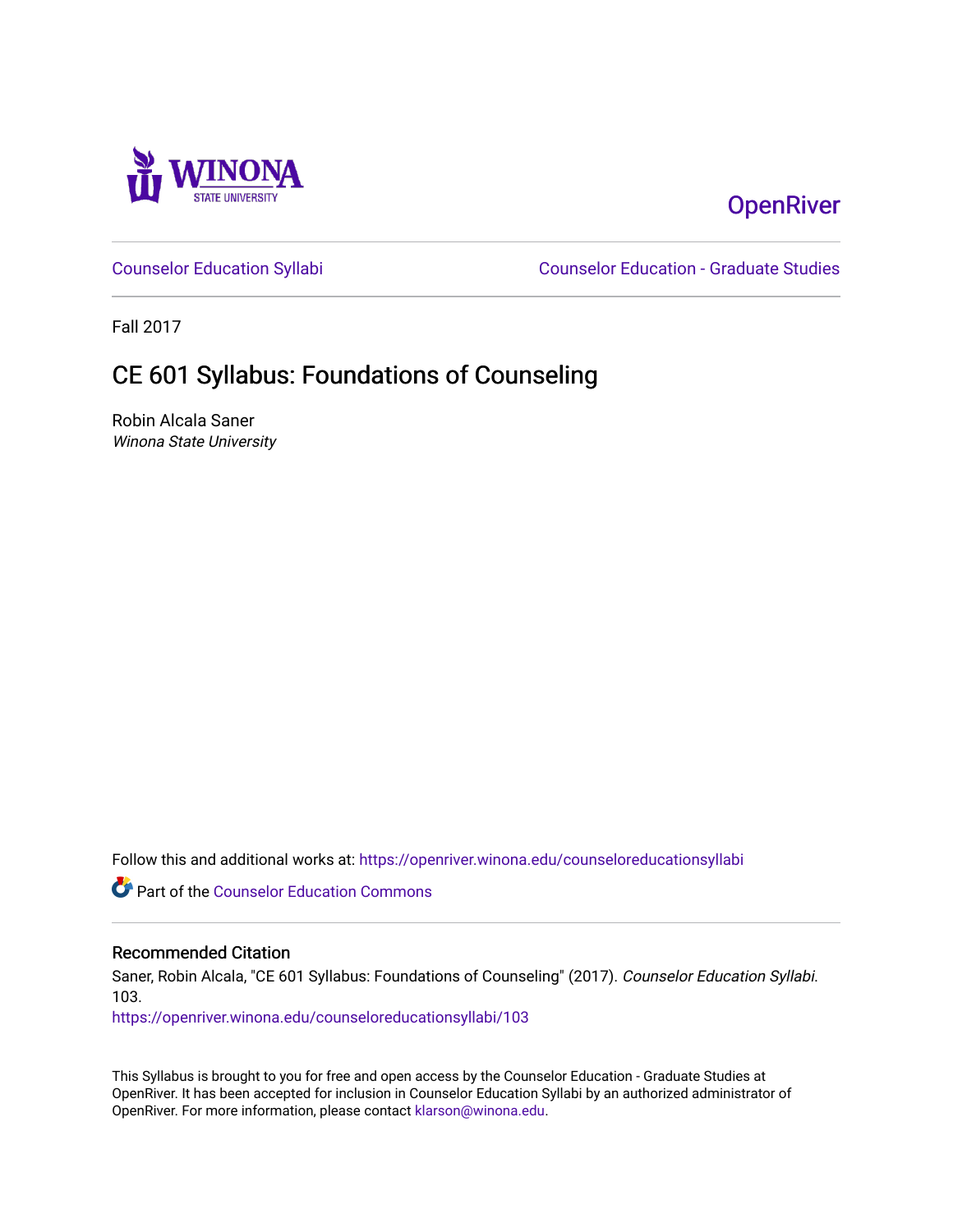|                                           | <b>Winona State University</b><br><b>Counselor Education Department</b><br>CE 601: Foundations of Counseling<br>Fall 2017<br>Semester Hours: 3                                        |
|-------------------------------------------|---------------------------------------------------------------------------------------------------------------------------------------------------------------------------------------|
| <b>Course Location</b>                    | This class is a hybrid format, meeting face-to-face Alternating Mondays, 5-8pm:<br>8/21, 9/11, 9/25, 10/9, 10/23, 11/6, 11/20, 12/4<br>in Rochester, at Rochester Broadway, room 317. |
| <b>Instructor</b>                         | Robin Alcala Saner, MS, LSC                                                                                                                                                           |
| <b>Instructor</b><br>Phone & E-Mail       | $(507)$ 535-2541; rsaner@winona.edu                                                                                                                                                   |
| <b>Program Website</b>                    | https://www.winona.edu/counseloreducation/                                                                                                                                            |
| <b>Instructor Office</b><br>Location      | 400 South Broadway, Rochester                                                                                                                                                         |
| <b>Instructor Office</b><br><b>Hours:</b> | Mondays, 2-5pm; Wednesday 10am-noon; Thursday, 1-5pm. Other hours by<br>appointment.                                                                                                  |

## **I. COURSE DESCRIPTION**

This course introduces students to the profession of counseling. Through scholarly research and writing, field activities, and counselor interviews, students will examine the role and function of counselors in a variety of settings. Current trends and issues in counseling also will be addressed. Grade only.

# **II. COURSE PREREQUISITES**

Prerequisites: Admission to Counselor Education department

## **III. COURSE OBJECTIVES**

#### **This course will provide the essential learning necessary for the student:**

- 1. To understand the historical, political, social, and philosophical factors that have influenced the development of counseling as a profession and how contemporary social issues and present concerns of the profession influence the practice of counseling in various settings.
- 2. To develop an awareness of their personal characteristics and beliefs that influence their place in the counseling field and their potential role as a counselor.
- 3. To develop and apply basic counseling skills and techniques.
- 4. To give and receive constructive feedback with a positive disposition.
- 5. To write in a scholarly style using the American Psychological Association's Publication manual ( $6<sup>th</sup>$ edition) for researching and writing an academic paper.
- 6. To articulate a clear understanding of professional practice and ethical conduct in counseling.
- 7. To identify and discuss current professional issues and research in counseling.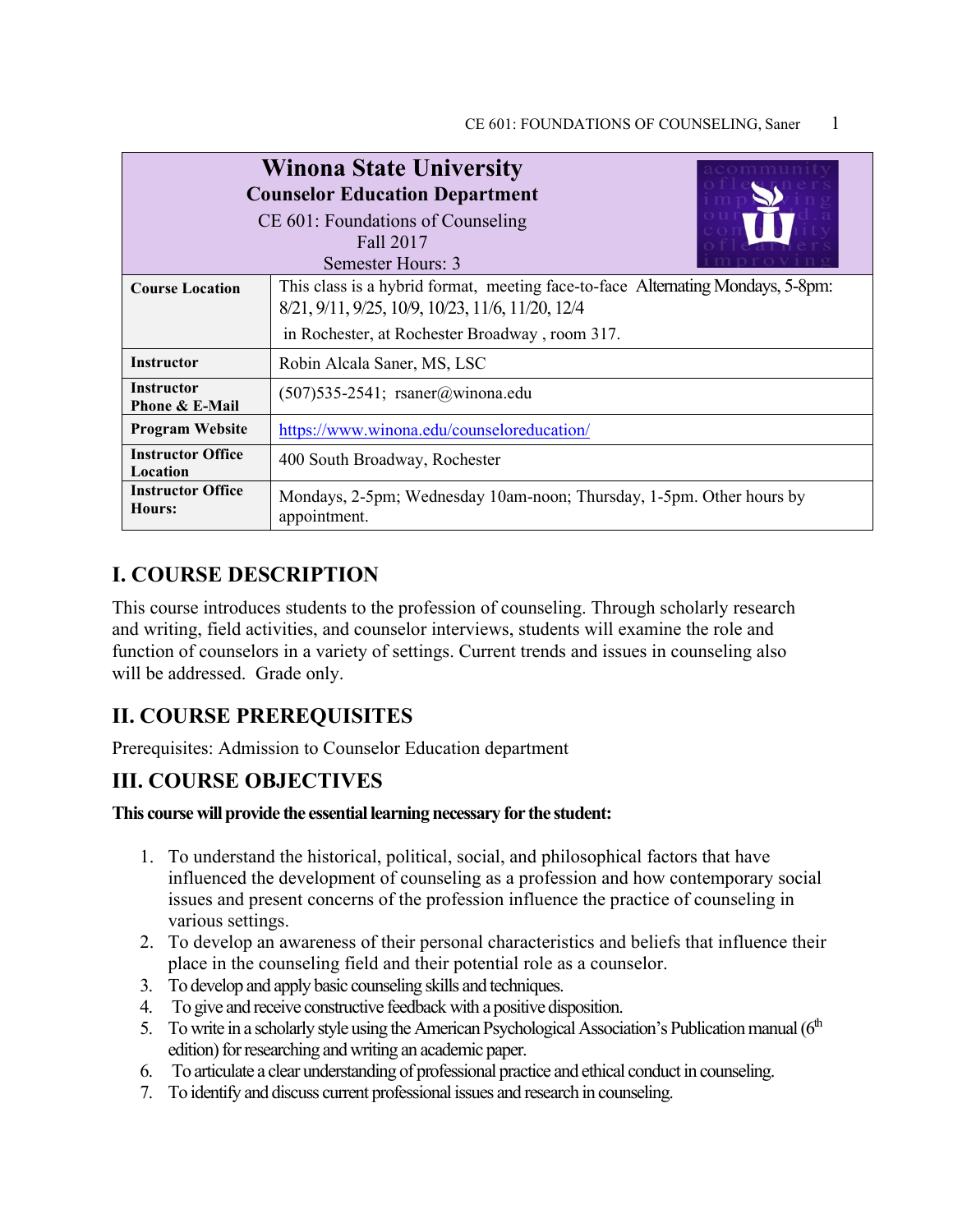- 8. To develop a general understanding of cultural diversity as it relates to the profession and practice of counseling.
- 9. To develop your identity as a professional counselor.

### **IV. COURSE REQUIRED TEXTS, RESEARCH BASE & TECHNOLOGY**

#### **Required textbooks:**

Neukrug, E. S. (2015). *The world of the counselor: An introduction to the counseling profession* (5<sup>th</sup> ed). Belmont, CA: Cengage Learning.

Meier, S. T. & Davis, S. R. (2011). *The elements of counseling* (7<sup>th</sup> ed.). Belmont, CA: Brooks/Cole

Counselor Education Department Program Handbook 2017-18

#### **Recommended textbook:**

American Psychological Association (2009). *Publication manual of the American Psychological Association (6th ed.).* Washington, D.C.: American Psychological Association. ISBN# 9781433805615

\*\*Additional materials and resources posted on the course D2L/Brightspace page.

#### **V. COURSE CONTENT AREAS**

This course meets the Council for the identified Accreditation of Counseling and Related Educational Programs (CACREP, 2009) core content standards. Standards for the **Clinical Mental Health Counseling,** and/or **School Counseling** content areas are outlined below as well (if applicable). The evaluation methods linked to specific standards for CE 601 are included.

| <b>2009 CACREP STANDARDS</b>                                                                                                                                           | <b>LOCATION OF EVALUATION</b> |         |              |           |          |
|------------------------------------------------------------------------------------------------------------------------------------------------------------------------|-------------------------------|---------|--------------|-----------|----------|
| <b>CORE</b>                                                                                                                                                            | Attendance                    | Quizzes | Personal     |           | Advocacy |
|                                                                                                                                                                        | and                           |         | beliefs $\&$ | Interview | Project  |
|                                                                                                                                                                        | Participation                 |         | discussions  |           |          |
| 1. PROFESSIONAL ORIENTATION AND                                                                                                                                        |                               |         |              |           |          |
| <b>ETHICAL PRACTICE</b>                                                                                                                                                |                               |         |              |           |          |
| 1a. History and philosophy of the counseling profession.                                                                                                               |                               | X       |              |           |          |
| 1b. Professional roles, functions, and relationships with other human                                                                                                  |                               |         |              |           |          |
| service providers, including strategies for                                                                                                                            |                               |         |              | X         |          |
| interagency/interorganization collaboration and communications.                                                                                                        |                               |         |              |           |          |
| 1e. Counseling supervision models, practices, and processes.                                                                                                           |                               | X       |              |           |          |
| 1f. Professional organizations, including membership benefits,<br>activities, services to members, and current issues.                                                 | X                             |         |              | X         |          |
| 1g. Professional credentialing, including certification, licensure, and<br>accreditation practices and standards, and the effects of public policy<br>on these issues. | X                             |         |              | X         |          |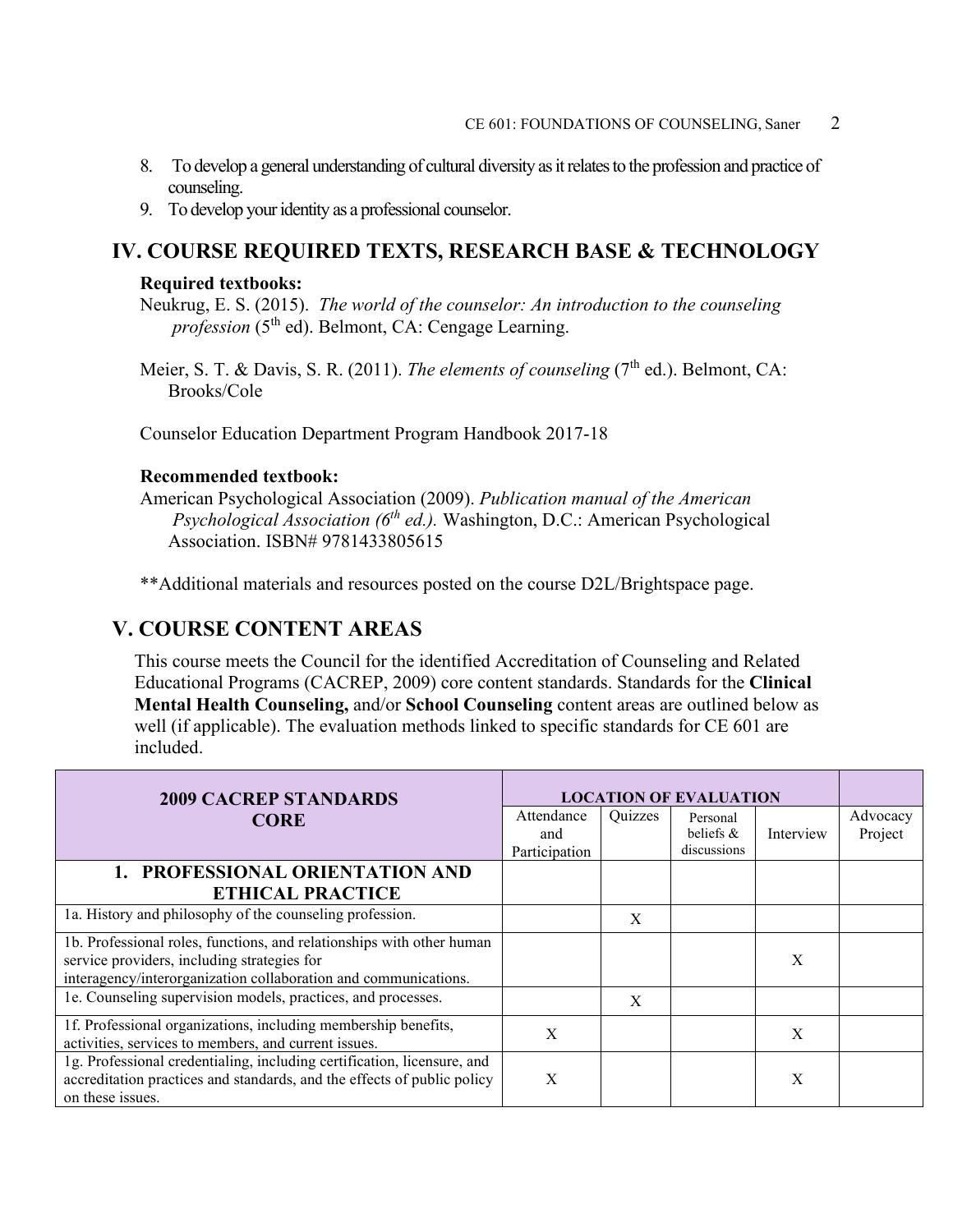| 1h. The role and process of the professional counselor advocating on<br>behalf of the profession.                                                                                                                                                                |   |   |   | X |
|------------------------------------------------------------------------------------------------------------------------------------------------------------------------------------------------------------------------------------------------------------------|---|---|---|---|
| 1i. Advocacy processes needed to address institutional and social<br>barriers that impede access, equity, and success for clients.                                                                                                                               |   |   |   | X |
| 1j. Ethical standards of professional organizations and credentialing<br>bodies, and applications of ethical and legal considerations in<br>professional counseling.                                                                                             | X |   |   |   |
| 2. SOCIAL AND CULTURAL DIVERSITY                                                                                                                                                                                                                                 |   |   |   |   |
| 2b. Attitudes, beliefs, understandings, and acculturative experiences,<br>including specific experiential learning activities designed to foster<br>students' understanding of self and culturally diverse clients.                                              |   |   |   | X |
| 2c. Theories of multicultural counseling, identity development, and<br>social justice.                                                                                                                                                                           |   | X |   |   |
| 2e. Counselors' roles in developing cultural self-awareness,<br>promoting cultural social justice, advocacy and conflict resolution,<br>and other culturally supported behaviors that promote optimal<br>wellness and growth of the human spirit, mind, or body. |   |   | X | X |
| 2f. Counselors' roles in eliminating biases, prejudices, and processes<br>of intentional and unintentional oppression and discrimination.                                                                                                                        |   |   | X | X |
| 3. HUMAN GROWTH AND DEVELOPMENT                                                                                                                                                                                                                                  |   |   |   |   |
| 3b. Theories of learning and personality development, including<br>current understandings about neurobiological behavior.                                                                                                                                        |   | X |   |   |
| <b>4. CAREER DEVELOPMENT</b>                                                                                                                                                                                                                                     |   |   |   |   |
| 4a. Career development theories and decision-making models.                                                                                                                                                                                                      |   | X |   |   |
| <b>5. HELPING RELATIONSHIPS</b>                                                                                                                                                                                                                                  |   |   |   |   |
| 5b. Counselor characteristics and behaviors that influence helping<br>processes.                                                                                                                                                                                 |   | X |   |   |
| 5f. A general framework for understanding and practicing<br>consultation.                                                                                                                                                                                        |   | X |   |   |

| <b>2009 CACREP STANDARDS</b><br><b>CLINICAL MENTAL HEALTH COUNSELING</b><br>Attendanc<br>Participati                           |  | <b>LOCATION OF EVALUATION</b> |                                             |           |                     |
|--------------------------------------------------------------------------------------------------------------------------------|--|-------------------------------|---------------------------------------------|-----------|---------------------|
|                                                                                                                                |  | Exams                         | Personal<br>beliefs $\&$<br>discussion<br>S | Interview | Advocacy<br>Project |
| <b>FOUNDATION</b>                                                                                                              |  |                               |                                             |           |                     |
| A. Knowledge                                                                                                                   |  |                               |                                             |           |                     |
| A1. Understands the history, philosophy, and trends in clinical mental<br>health counseling.                                   |  | X                             |                                             |           |                     |
| A2. Understands ethical and legal considerations specifically related<br>to the practice of clinical mental health counseling. |  | X                             | X                                           |           |                     |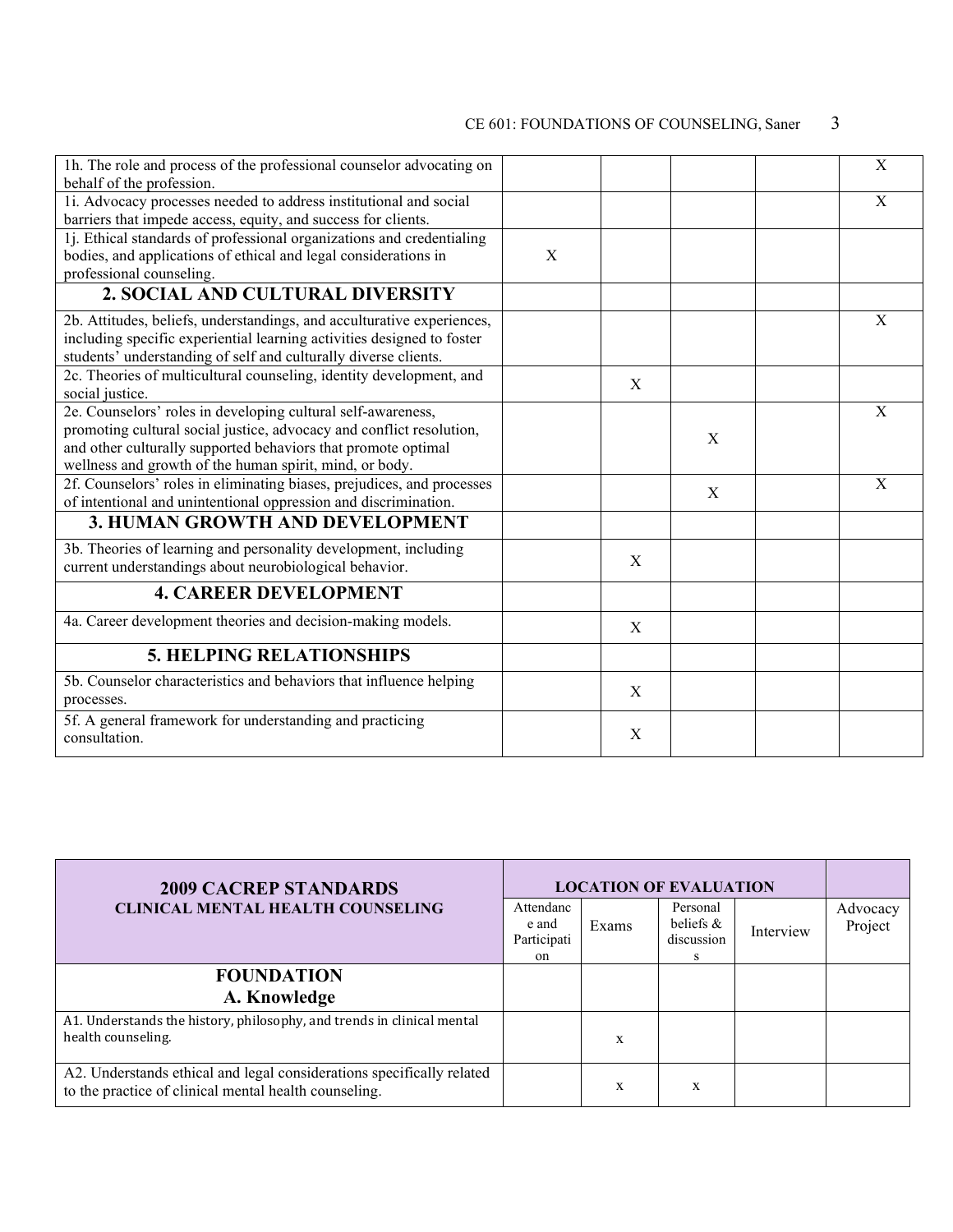| A3. Understands the roles and functions of clinical mental health<br>counselors in various practice settings and the importance of<br>relationships between counselors and other professionals, including<br>interdisciplinary treatment teams.                                                |   |             |                               | X |   |
|------------------------------------------------------------------------------------------------------------------------------------------------------------------------------------------------------------------------------------------------------------------------------------------------|---|-------------|-------------------------------|---|---|
| A4. Knows the professional organizations, preparation standards, and<br>credentials relevant to the practice of clinical mental health counseling.                                                                                                                                             |   |             | X                             | X |   |
| <b>COUNSELING, PREVENTION, AND</b><br><b>INTERVENTION</b>                                                                                                                                                                                                                                      |   |             |                               |   |   |
| C. Knowledge                                                                                                                                                                                                                                                                                   |   |             |                               |   |   |
| C1. Describes the principles of mental health, including prevention,<br>intervention, consultation, education, and advocacy, as well as the<br>operation of programs and networks that promote mental health in a<br>multicultural society.                                                    |   | $\mathbf X$ |                               |   |   |
| C5. Understands the range of mental health service delivery-such<br>as inpatient, outpatient, partial treatment and aftercare—and the<br>clinical mental health counseling services network.                                                                                                   | X |             |                               |   |   |
| C8. Recognizes the importance of family, social networks, and<br>community systems in the treatment of mental and emotional<br>disorders.                                                                                                                                                      |   | X           |                               | X |   |
| C9. Understands professional issues relevant to the practice of<br>clinical mental health counseling.                                                                                                                                                                                          | X | $\mathbf X$ |                               |   |   |
| <b>DIVERSITY AND ADVOCACY</b>                                                                                                                                                                                                                                                                  |   |             |                               |   |   |
| E. Knowledge                                                                                                                                                                                                                                                                                   |   |             |                               |   |   |
| E1. Understands how living in a multicultural society affects clients<br>who are seeking clinical mental health counseling services.                                                                                                                                                           |   |             |                               |   | X |
| E4. Understands effective strategies to support client advocacy and<br>influence public policy and government relations on local, state, and<br>national levels to enhance equity, increase funding, and promote<br>programs that affect the practice of clinical mental health<br>counseling. |   |             |                               |   | X |
| E5. Understands the implications of concepts such as internalized<br>oppression and institutional racism, as well as the historical and<br>current political climate regarding immigration, poverty, and<br>welfare.                                                                           |   |             | Χ                             |   |   |
| E6. Knows public policies on the local, state, and national levels that<br>affect the quality and accessibility of mental health services.                                                                                                                                                     |   |             |                               | X |   |
| <b>RESEARCH AND EVALUATION</b><br>I. Knowledge                                                                                                                                                                                                                                                 |   |             |                               |   |   |
| I1. Understands how to critically evaluate research relevant to the<br>practice of clinical mental health counseling.                                                                                                                                                                          |   |             | X                             | X | X |
|                                                                                                                                                                                                                                                                                                |   |             | <b>LOCATION OF EVALUATION</b> |   |   |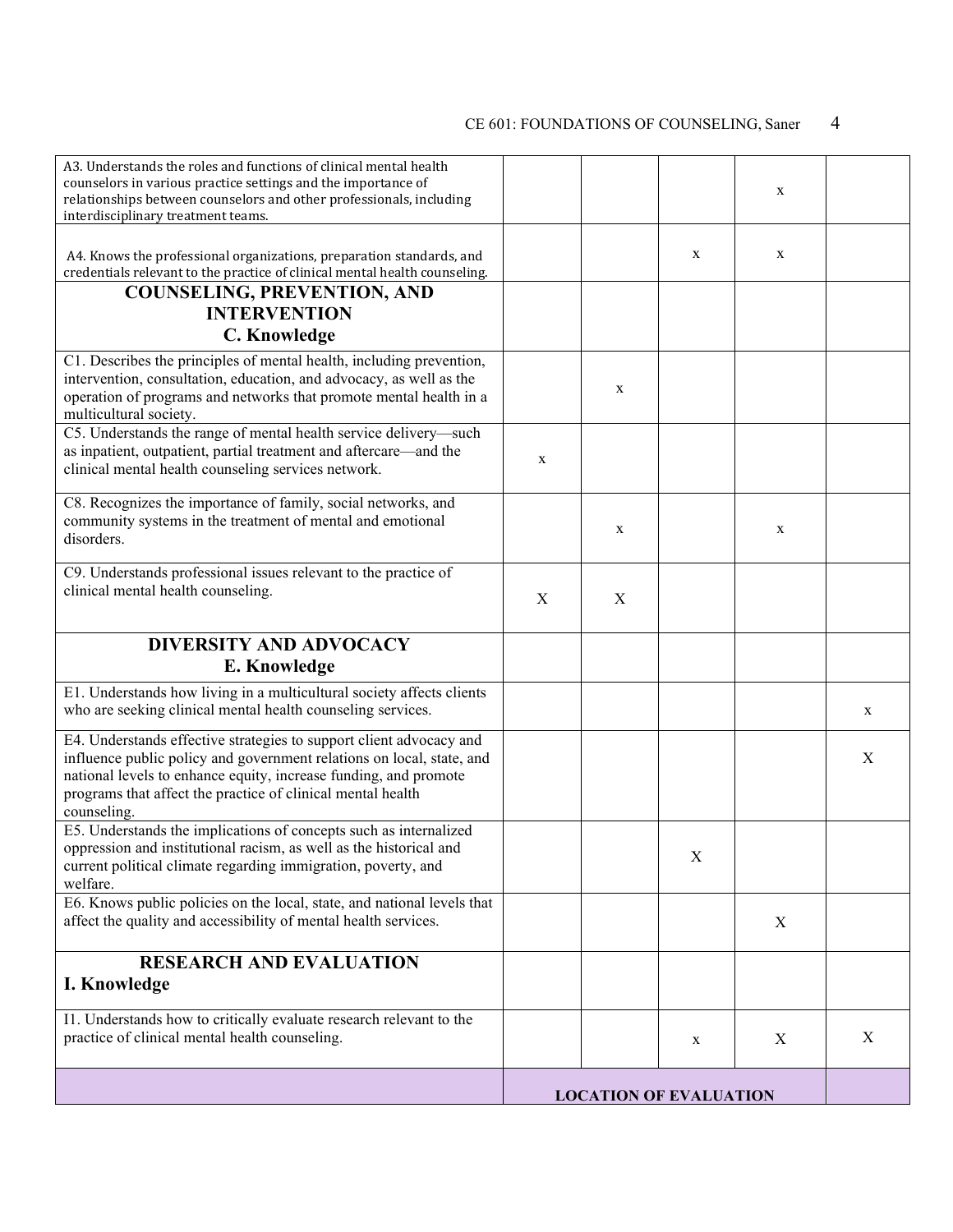| <b>2009 CACREP STANDARDS</b><br>Attendan<br>ce and<br><b>School Counseling</b><br>Participat<br>ion                                                                                                                                 |   | Exams       | Personal<br>beliefs &<br>discussion<br>S | Interview | Advocacy<br>Project |
|-------------------------------------------------------------------------------------------------------------------------------------------------------------------------------------------------------------------------------------|---|-------------|------------------------------------------|-----------|---------------------|
| <b>FOUNDATIONS</b><br>A. Knowledge                                                                                                                                                                                                  |   |             |                                          |           |                     |
| A1. Knows history, philosophy, and trends in school counseling and<br>educational<br>systems.                                                                                                                                       |   | $\mathbf X$ |                                          |           |                     |
| A2. Understands ethical and legal considerations specifically related<br>to the practice of school counseling.                                                                                                                      |   |             | X                                        | X         |                     |
| A3. Knows roles, functions, settings, and professional identity of the school<br>counselor in relation to the roles of other professional and support personnel<br>in the school.                                                   |   |             |                                          | X         |                     |
| A4. Knows professional organizations, preparation standards, and<br>credentials that are relevant to the practice of school counseling.                                                                                             |   | X           |                                          | X         |                     |
| A6. Understands the effects of (a) atypical growth and development,<br>(b) health and wellness, (c) language, (d) ability level, (e)<br>multicultural issues, and (f) factors of resiliency on student learning<br>and development. | X | $\mathbf X$ |                                          |           |                     |
| <b>COUNSELING, PREVENTION AND</b><br><b>INTERVENTION</b><br>C. Knowledge                                                                                                                                                            |   |             |                                          |           |                     |
| C1. Knows the theories and processes of effective counseling and<br>wellness programs for individual students and groups of students.                                                                                               |   | X           |                                          |           |                     |
| C3. Knows strategies for helping students identify strengths and<br>cope with environmental and developmental problems.                                                                                                             |   |             |                                          | X         |                     |
| C6. Understands the potential impact of crises, emergencies, and disasters<br>on students, educators, and schools, and knows the skills needed for crisis<br>intervention.                                                          | X |             |                                          | X         |                     |
| <b>DIVERSITY AND ADVOCACY</b><br>E. Knowledge                                                                                                                                                                                       |   |             |                                          |           |                     |
| E1. Understands the cultural, ethical, economic, legal, and political<br>issues surrounding diversity, equity, and excellence in terms of<br>student learning.                                                                      |   |             |                                          | X         |                     |
| E2. Identifies community, environmental, and institutional<br>opportunities that enhance—as well as barriers that impede—the<br>academic, career, and personal/social development of students.                                      |   |             |                                          | X         | X                   |
| E4. Understands multicultural counseling issues, as well as the<br>impact of ability levels, stereotyping, family, socioeconomic status,<br>gender, and sexual identity, and their effects on student achievement.                  |   | X           |                                          |           |                     |
| <b>F. Skills and Practices</b>                                                                                                                                                                                                      |   |             |                                          |           |                     |
| F2. Advocates for the learning and academic experiences necessary<br>to promote the academic, career, and personal/social development of<br>students.                                                                               |   |             |                                          |           | X                   |
| <b>RESEARCH AND EVALUATION</b><br>I. Knowledge                                                                                                                                                                                      |   |             |                                          |           |                     |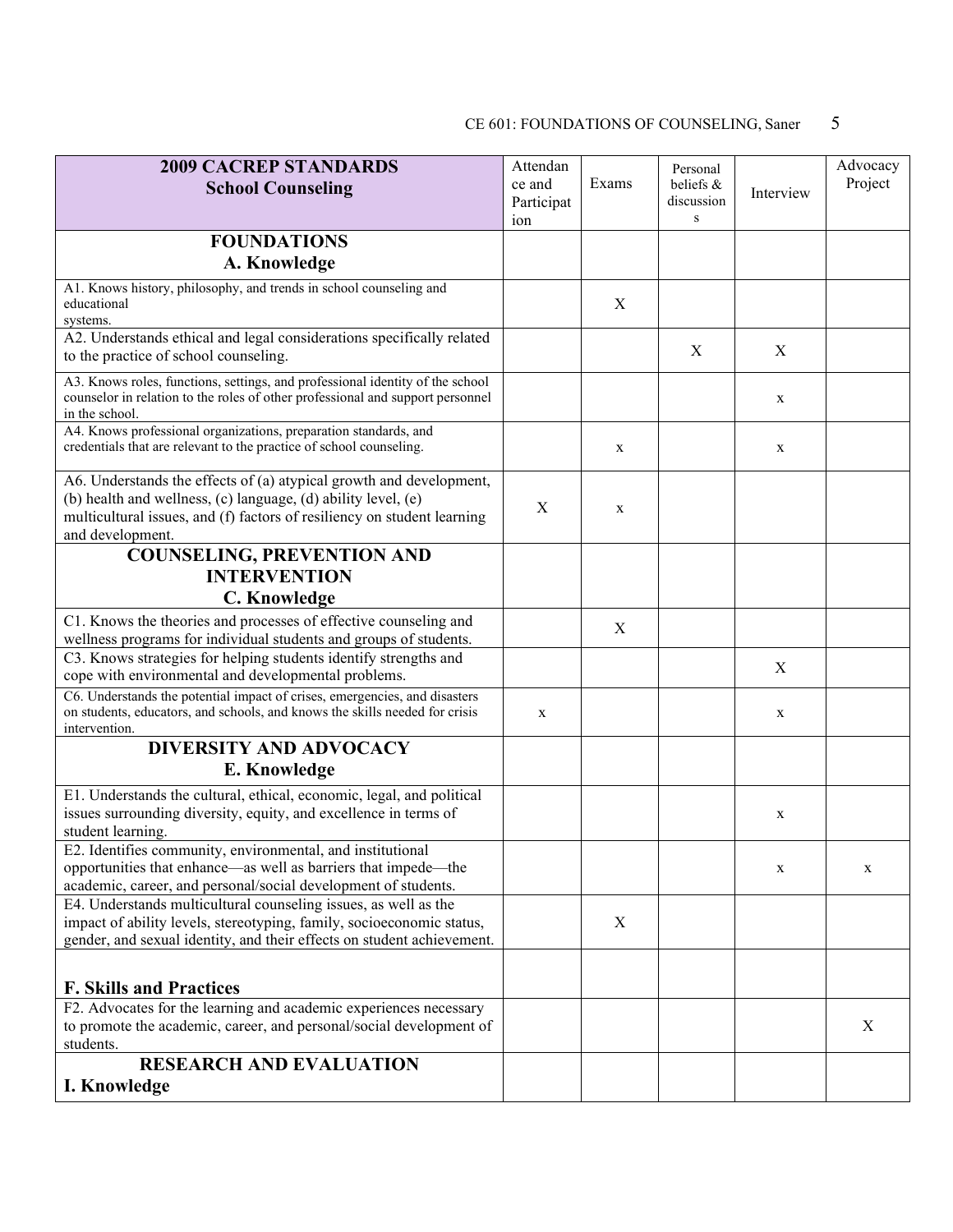| I1. Understands how to critically evaluate research relevant to the<br>practice of school counseling.                                                     |   |   | X | X            | X |
|-----------------------------------------------------------------------------------------------------------------------------------------------------------|---|---|---|--------------|---|
| I5. Understands the outcome research data and best practices<br>identified in the school counseling research literature.                                  |   |   |   |              | X |
| <b>COLLABORATION AND CONSULTATION</b><br><b>M. Knowledge</b>                                                                                              |   |   |   |              |   |
| M1. Understands the ways in which student development, well-<br>being, and learning are enhanced by family-school-community<br>collaboration.             |   |   |   | $\mathbf{x}$ |   |
| M2. Knows strategies to promote, develop, and enhance effective<br>teamwork within the school and the larger community.                                   |   | X |   |              | X |
| M5. Knows strategies and methods for working with parents,<br>guardians, families, and communities to empower them to act on<br>behalf of their children. |   | X |   |              |   |
| <b>N. Skills and Practices</b>                                                                                                                            |   |   |   |              |   |
| N2. Locates resources in the community that can be used in the<br>school to improve student achievement and success.                                      |   |   |   |              | X |
| <b>LEADERSHIP</b><br><b>O. Knowledge</b>                                                                                                                  |   |   |   |              |   |
| O1. Knows the qualities, principles, skills, and styles of effective<br>leadership.                                                                       | X |   |   |              |   |
| O2. Knows strategies of leadership designed to enhance the learning<br>environment of schools.                                                            | X |   |   |              |   |
| O4. Understands the important role of the school counselor as a<br>system change agent.                                                                   | X |   |   | X            |   |

## **VI. METHODS OF INSTRUCTION**

The instructor will employ a variety of instructional methods to facilitate student learning via hybrid format taught through a combination of in class and asynchronous teaching methods:

- o class lectures,
- o small and large group discussions
- o experiential class activities,
- o videos,
- o case studies,
- o D2L quizzes and
- o discussion boards
- o supplemental readings, and
- o a community based advocacy project.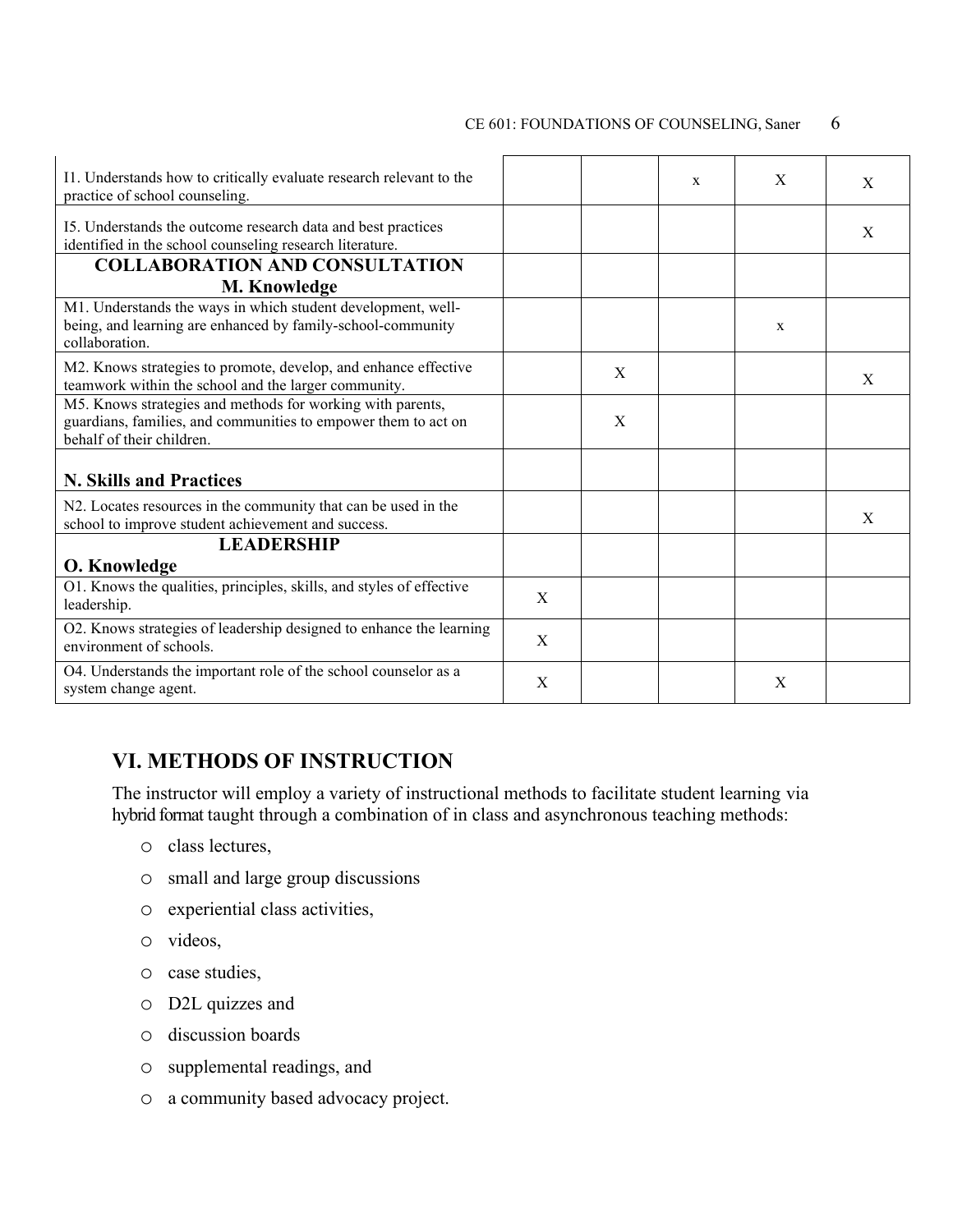| <b>Course</b><br>Obj. | <b>Assignment</b>          | <b>CACREP</b><br><b>Standards Assessed</b><br>Code: Core/CMHC/School     | Due Date    | <b>Points</b> |
|-----------------------|----------------------------|--------------------------------------------------------------------------|-------------|---------------|
| 1, 5, 9               | Personal belief statement  | 2E, 2F/A2, A4, E5, I1/A2, I1, O4                                         | 9/5/2017    | 30            |
| 1,6,7,                | Counselor Interviews       | 1b, 1f,1g/A3,A4,C8E6,I1/A2,A3,A4,C3,C6,E.,Ed,I1,M1,O4                    | 10/9/2017   | 50            |
| 1,2,3,5,7             | <b>Advocacy Project</b>    | 1h,1i,2b2e,2f/E1,E4,I1/E2,F2,I1,I5,M2,N2                                 | 11/27/2017  | 150           |
| 1,6,7                 | Exams                      | 1a, 1e, 2c, 3b, 4a, 5b, 5f/A1, A2, C1, C8, C9/A1, A4, A6, C1, E4, M2, M5 | 10/9 & 12/4 | 100           |
| 2,4,6,7,8,9           | Online discussions         | 2E, 2F/A2, A4, E5, I1/A2, I1, O4                                         | Bi-weekly   | 80            |
| 1,2,3,4,7,8,9         | Attendance & participation | 1f,1g,1j/C5,C9/A6,C6,O1,O2,O4                                            |             | 80            |
|                       |                            |                                                                          |             |               |

### **VII. COURSE EVALUATION METHODS**

### **A. Description of Assignments**

Being prepared for class by reading the assigned material is part of your professional preparation. Assignments are expected on time. If for some reason, a student has difficulty meeting the course expectations, the student is responsible for notifying the instructor immediately to work out an alternate plan to be agreed upon by the instructor and the student. Only in the event of extenuating circumstances are assignments accepted late for full credit. Late assignments without instructor permission will result in a minimum 10% reduction in the grade.

#### *Attendance and Class Participation (80 pts.)*

Students are required to attend all class session and be an active and engaged learner. The expectation is that you come to class prepared by having read the assigned chapters or articles and participated in on-line discussions within the assigned time frame. Failure to attend class or meet these expectations will result in a reduction in your grade. If you need to miss a class due to an illness or emergency, you are expected to contact the instructor before class or as soon as possible. You will also be responsible for following through on your volunteer hours.

Inclement weather may occasionally interfere with class. Always use your best judgment when determining if it is safe to travel. The instructor will notify students of cancellation of class by 2pm the day of class. Notifications will be made via D2L announcements, the WSU homepage, and WSU email.

#### *Assignments, Discussions and Exams*

All assignments will be placed in the D2L assignment box unless otherwise indicated by the professor.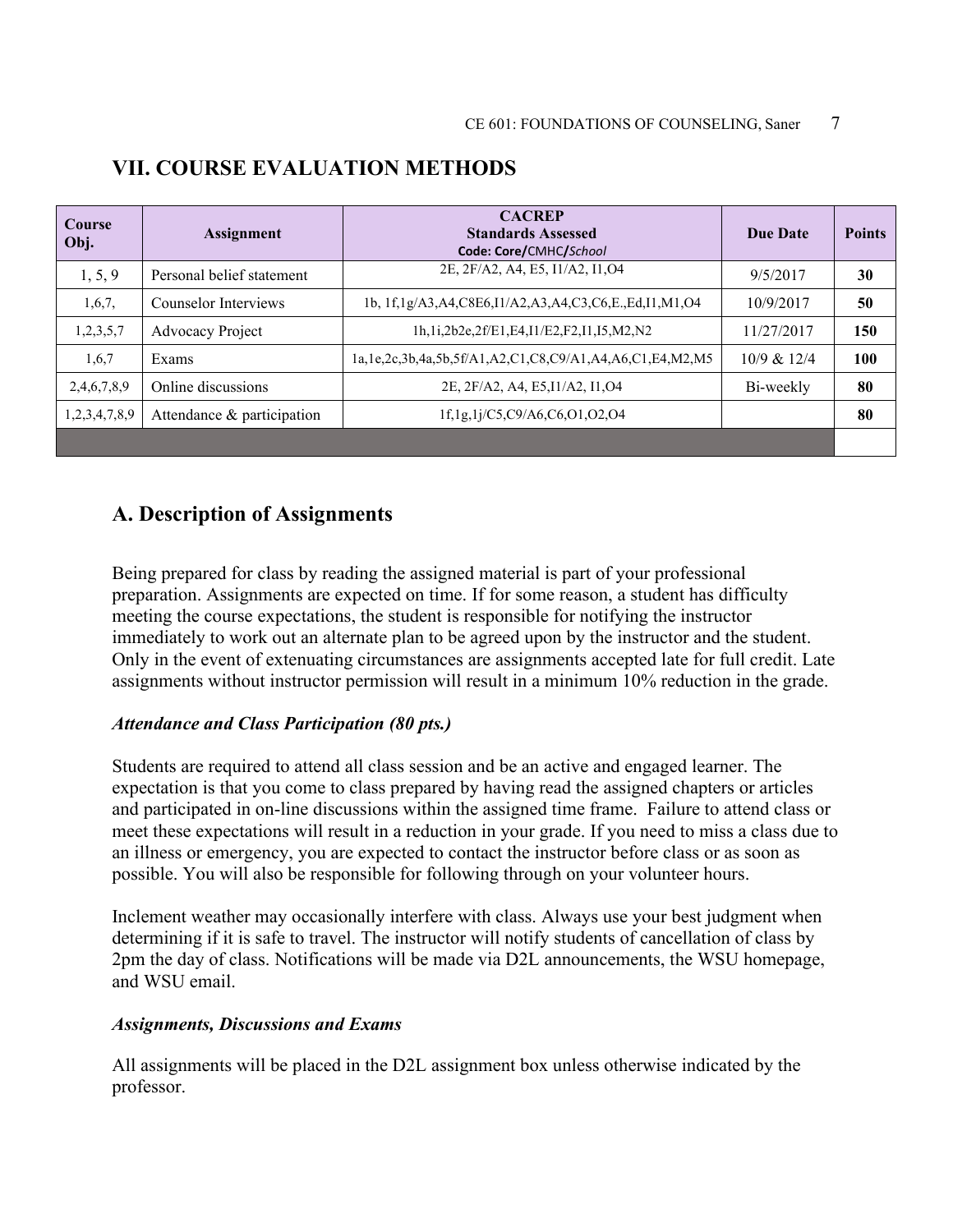#### **1.Online discussions (10 points/discussion; total 80 points)**

Each student will be assigned to an online discussion group. Online discussion topics will be posted by the professor each Monday that we are not meeting face-to-face. The topic will be based on course readings, in class experiences, and/or assignments. Students are expected to respond to posting by Wednesday, and are required to read all of their group mates posts and respond to at least 2 for complete credit.

#### **CE 601 Netiquitte Rules for Online discussions**

- **1.** Treat discussion posts as any other class contribution:
	- Use appropriate language without slang;
	- Use language that everyone can understand;
	- Identify sources when you quote something.
- **2.** Read all of your group members' posts:
	- Provide constructive feedback in a respectful way:
	- Ask questions when you are unclear or want further information;
	- When you disagree, avoid attacking language and use "I" talk (i.e., "I have a different perspective, as my reaction to the book was . . .")
- **3.** Maintain confidentiality:
	- Do not share another person's post without their permission;
	- Do not use identifying information when sharing another person's story.

#### **2. Personal Beliefs Statement (30 points)**

This 2 - 3 page statement should outline your motivations for choosing the counseling field. Answer the following questions as you write (not necessarily in this order).

- 1. What cultural identities, values, and experiences led you to consider a career in counseling?
- 2. Why do you view counseling as an important field today?
- 3. What are your beliefs about how people change?
- 4. What counseling settings and or populations do you think you are interested in serving? Why?
- 5. What skills do you believe you already possess that will help you in this field? What skills do you hope to gain from this program?

Your paper may be written in the first person, and you are not required to include references, however, utilize your best writing skills to create a personal and professional paper about why you chose the counseling profession. The paper should read as an essay and not a "question and answer" format. If you choose to include references, you must adhere to APA style. *Format utilizing APA style (cover page, font, margins, running head, page number).*

#### **3. Interview Professional Counselors** *(50 points)*

Students will interview in person (face-to-face) both a professional clinical/mental health counselor and a professional school counselor about their role in the counseling field as well as changes and important issues within the field. The professional must have received his/her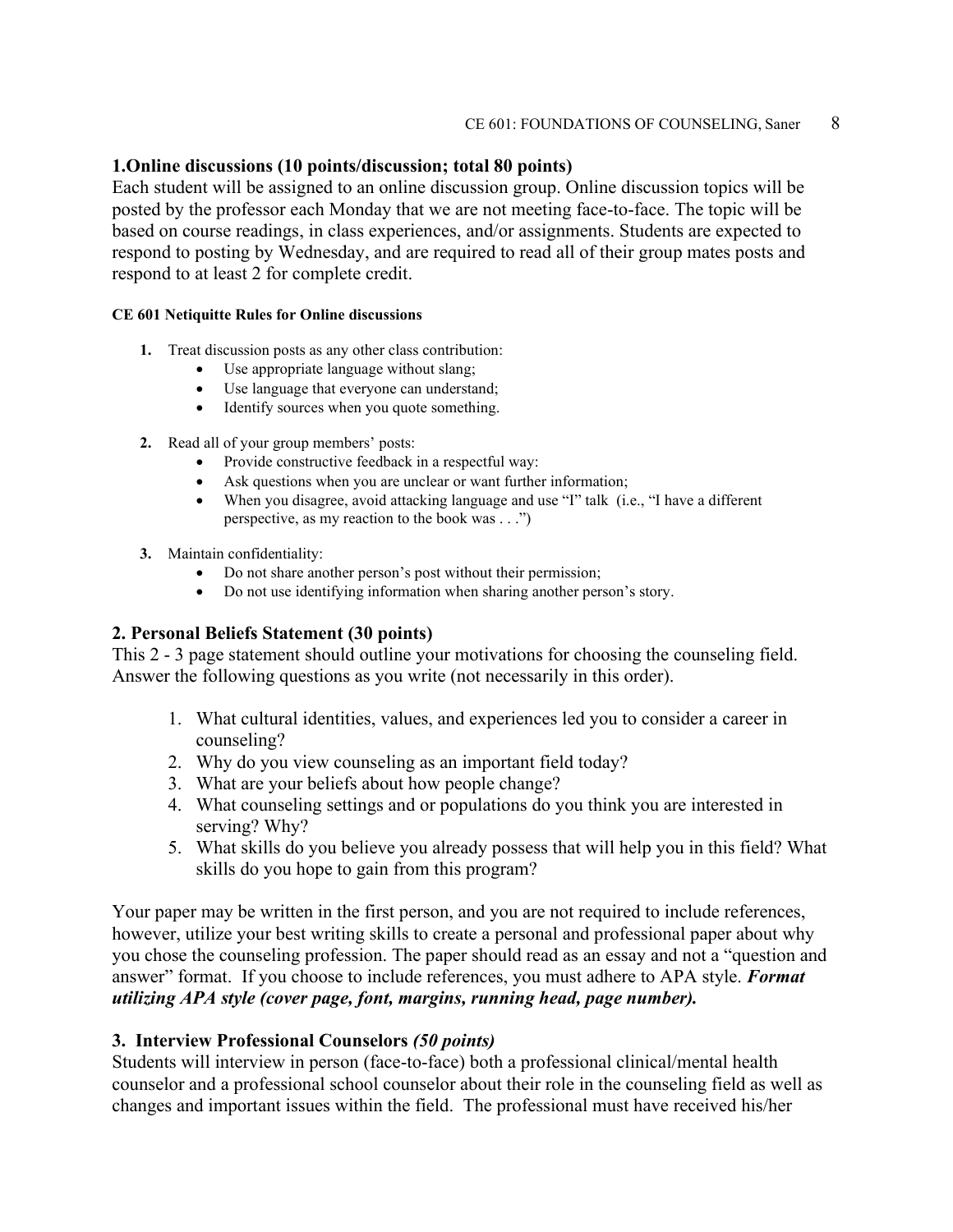training and education as a counselor in a program similar to the WSU Counselor Education program. That means they must have a Master's degree in counseling or a similar profession and work in a counseling setting appropriate for someone completing of this program. You may not interview a family member or close friend for this assignment.

You are to write a reaction paper to the interviews, indicating issues that raised salience for you about the counseling profession, training, the role of the counselor, how the two similarly trained professionals interface, and current issues within the field. The paper should reflect your awareness of the profession and role as a counselor as opposed to a summary of the interviews, with a comparison and contrast of the two roles. This paper is not a summary of the interviews but your REACTION to them: reflection of the experience, comparison of the roles, and insights you developed from the interviews, as well as questions that were answered for you as well as questions that have arisen from the experience. I am looking for your "inner dialogue" of the interviews. This paper should be 5-8 pages in length utilizing APA format.

You will share your experience in class by creating ONE powerpoint slide about the highlights of one or both of your interviews that you will share for 3 minutes during class.

You must obtain informed consent from the professional you are interviewing and submit the signed form to the professor with your assignment. An informed consent document is included in course content on D2L and in the Appendix of this syllabus.

**4. Candidacy forms** *(10 points)* An important part of your professional journey is the completion of all necessary components of the program, meeting with your advisor, and asking important questions. We will review the handbook during class, and you should have your candidacy form completed with your advisor so you may move on through the program as planned.

#### **5. Advocacy project (***150 points)*

As counselors and agents of social change, we impact the community and the profession in a variety of ways. Our voices and knowledge create change for our profession and for our clients. Our class will focus advocacy efforts for underserved or oppressed populations. You will identify a population that you have limited knowledge and experience with and an organization that serves that population. You may work in a pair or in a small group to complete the project.

- a. After you identify your population (by September 19), you will need to do research and determine: (1) barriers that exist for this group, (2) access to and availability of resources, (3) needs that this group has that provide opportunities for volunteering and advocacy.
- b. You will be required to spend a minimum of 10 hours volunteering with an organization relevant to your topic. You must track your hours and it is recommended that you journal your experience as you will be reflecting upon it later this semester. You will be expected to adhere to the guidelines of the organization and our profession.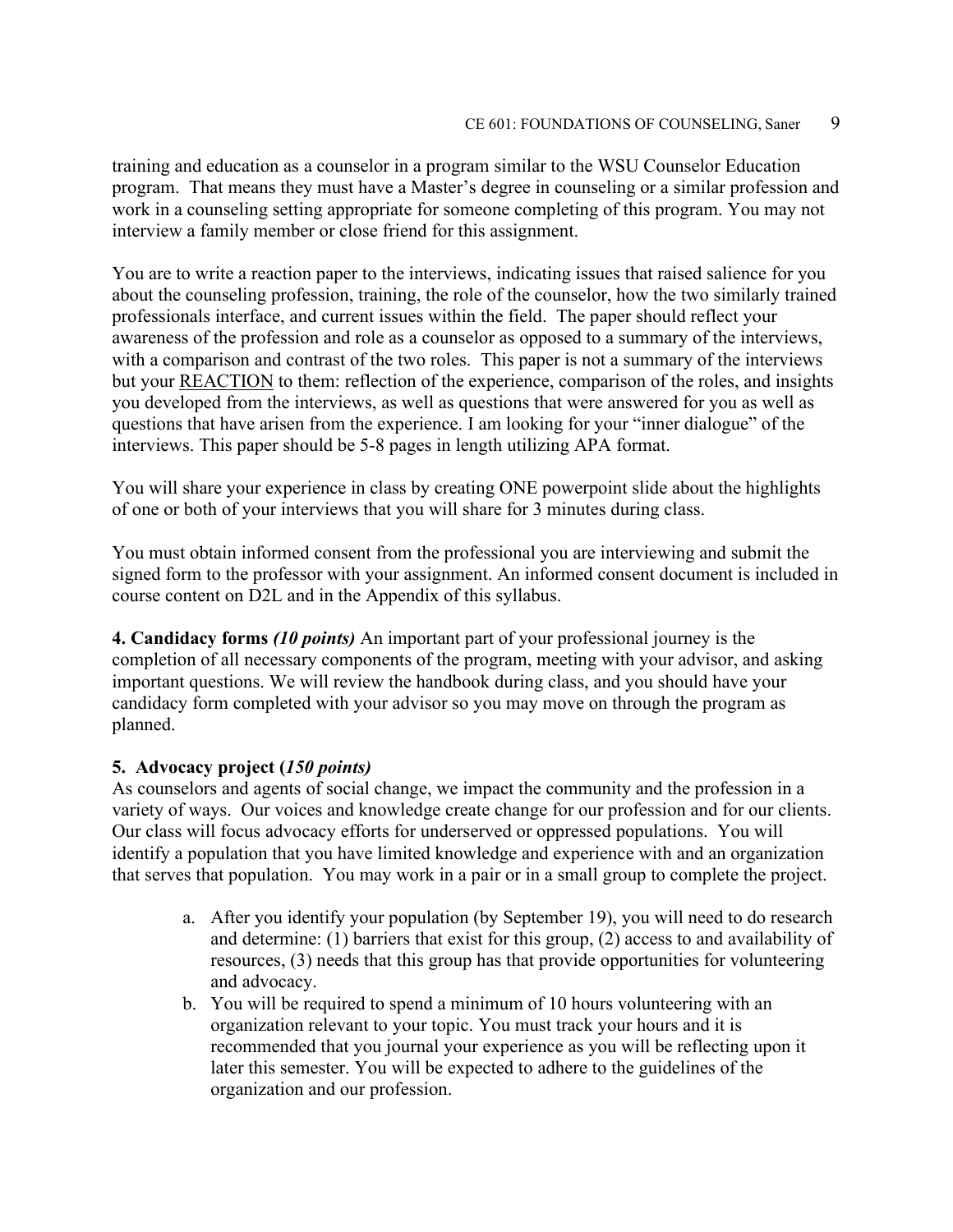- c. Students will develop an advocacy project related to your identified population. The project can involve a variety of types of activities that would be considered advocacy (e.g., additional volunteer work, developing a brochure, writing letters, visiting legislative leaders, creating a new resource, fund raising, etc.). Your project may be directly related to your volunteer organization, or you may choose to outreach to another organization. Your project may involve the creation of a plan that or the implementation of a plan.
- d. Your final project is a "poster" that will include will include a brief literature review of the population (section "a"), a description of the organization(s) you worked with, and your actual project. You may include any additional information gathered, photos you may have taken, etc. If you are working as a group, only one poster must be submitted. These will be shared in class.
- e. Finally, you will write a Blog Post on the WSU Improve Our World Blog [http://improvingourworld.winonastateu.com/.](http://improvingourworld.winonastateu.com/) This is an opportunity to reflect on your experience, advocate for a particular issue/situation or just share what you gained through volunteerism. Your blog post can be submitted anytime during the semester, but must be done prior to December 6.
- f. Poster templates:
	- a. <http://www.winona.edu/psychology/media/corrigan.pdf>
	- b. <http://www.winona.edu/psychology/media/hammel1.pdf>
	- c. [http://www.posterpresentations.com/html/free\\_poster\\_templates.html?gclid](http://www.posterpresentations.com/html/free_poster_templates.html?gclid=CIDX_cHi084CFQIaaQodAWgPaA) [=CIDX\\_cHi084CFQIaaQodAWgPaA](http://www.posterpresentations.com/html/free_poster_templates.html?gclid=CIDX_cHi084CFQIaaQodAWgPaA)

#### **6. Exams** *(50 points each)*

The will be two exams that will test students' knowledge of the various topics in counseling discussed in class lectures and the Neukrug & Meier & Davis texts. The exams will be multiple choice, you will be allowed to use your text, and they will be time-limited.

#### **7. Attendance at Capstone Presentations** *(Required, 10 participation points)*

Wednesday, December  $6 - 5:00$  p.m. to  $8:00$  p.m. Locations- – TBD

### **B. Grading for Course**

I will provide written feedback on all assignments submitted through D2L, and verbal feedback on class presentations and as requested. Evaluation includes cognitive work, skill development and professionalism. If you have questions concerning any type of evaluation you receive, please see me immediately with the evaluation in question. Remember, this class is a learning and growing experience. Perfection is not expected, but improvement over the course of the semester is.

NOTE: Exams are graded immediately upon submission via D2L. If you believe there is an error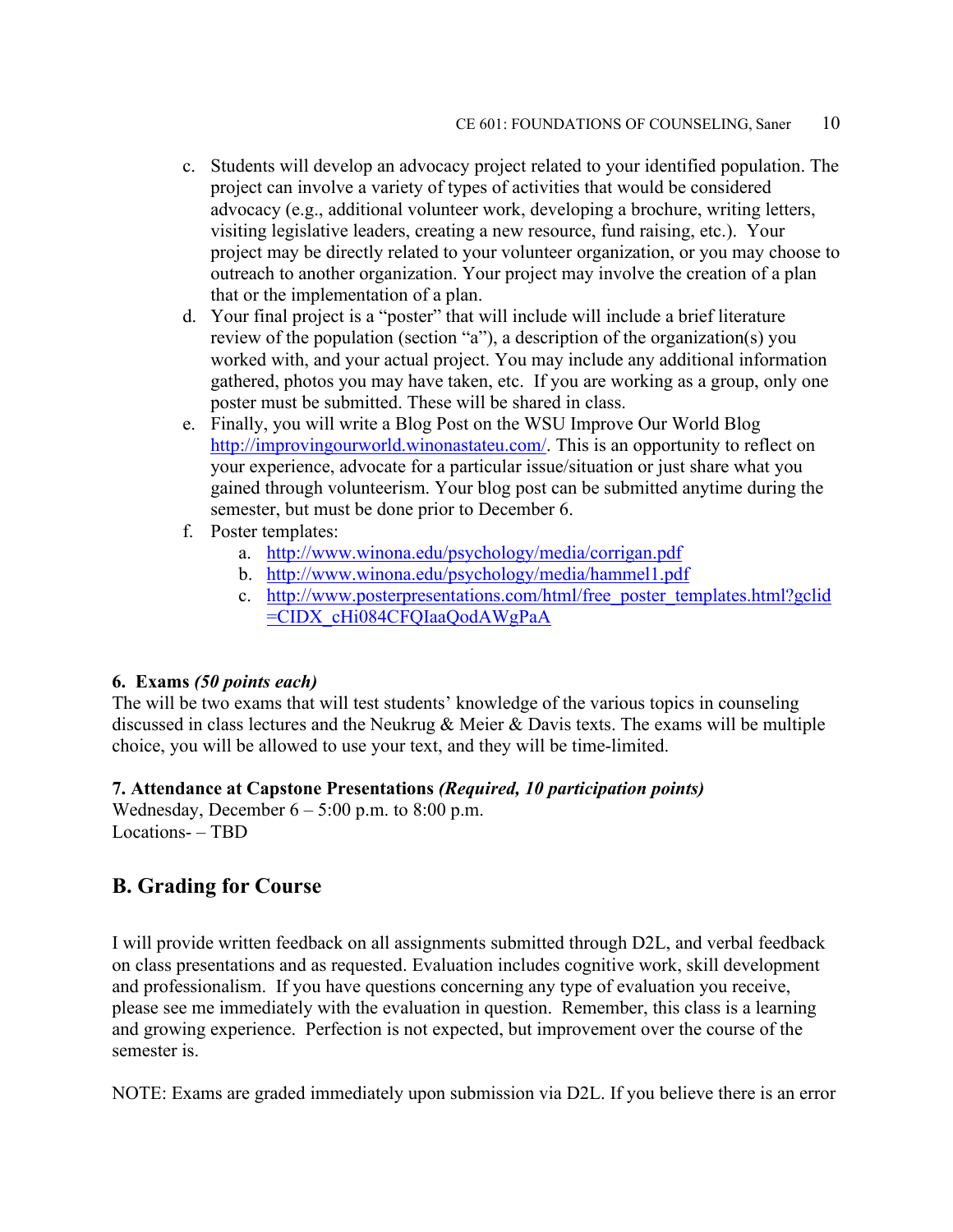in grading, please contact me as soon as you are award.

#### **Total points possible for course: 500 Breakdown of points:**

Attendance (including Capstone): 80 points Online discussions: 80 points Candidacy form: 10 points Personal Beliefs Statement: 30 points Interview with Professional Counselors: 50 points Advocacy projects: 150 points Exams: 100 points

A:  $500 - 450$ B: 449 – 400 Below a B (399 or below): Remediation plan to continue in CED

#### **CE 601 Online Discussion Rubric (10 pts./discussion – 80 pts. total)**

| Discussion #                                                         |  |  |  |  |
|----------------------------------------------------------------------|--|--|--|--|
| Post response in timely manner (3pts)                                |  |  |  |  |
| Articulate and thoughtful response<br>(3pts)                         |  |  |  |  |
| Read all group responses and respond<br>to 2 members weekly (4 pts.) |  |  |  |  |
| <b>TOTAL</b>                                                         |  |  |  |  |

#### **Personal Beliefs Statement Rubric (30 points)**

|                               | $9-10$ points                                                                                                        | 8 points                                                                                           | 6-7 points                                                                                  | 5 points or below                                                                                |
|-------------------------------|----------------------------------------------------------------------------------------------------------------------|----------------------------------------------------------------------------------------------------|---------------------------------------------------------------------------------------------|--------------------------------------------------------------------------------------------------|
| Content (10 points)           | Clear articulation of<br>personal beliefs and<br>reasons for entering<br>the profession.                             | Mostly clear<br>articulation of<br>personal beliefs and<br>reasons for entering<br>the profession. | Vague articulation<br>of personal beliefs<br>and reasons for<br>entering the<br>profession. | Incomplete<br>articulation of<br>personal beliefs and<br>reasons for entering<br>the profession. |
| <b>Content Grade</b>          |                                                                                                                      |                                                                                                    |                                                                                             |                                                                                                  |
|                               | $9-10$ points                                                                                                        | 8 <i>points</i>                                                                                    | 6-7 points                                                                                  | 5 points or below                                                                                |
| Format (10 points)            | Excellent writing<br>skills, no<br>grammatical errors,<br>thorough, and within<br>the approximate<br>page limitation | Good writing skills,<br>few errors, complete<br>and within the<br>approximate page<br>limitation   | Poor writing<br>skills. Several<br>errors.<br>Inadequate<br>length.                         |                                                                                                  |
| <b>Format Grade</b>           |                                                                                                                      |                                                                                                    |                                                                                             |                                                                                                  |
|                               | $9-10$ points                                                                                                        | 8 points                                                                                           | 6-7 points                                                                                  | 5 points or below                                                                                |
| Depth of<br>Understanding (10 | Student thoroughly<br>addresses every                                                                                | Student adequately<br>addresses every                                                              | Student does not<br>address every                                                           | Student does not<br>address every                                                                |
| <i>points</i> )               | component of paper,                                                                                                  | component of paper,                                                                                | component of paper,                                                                         | component of the                                                                                 |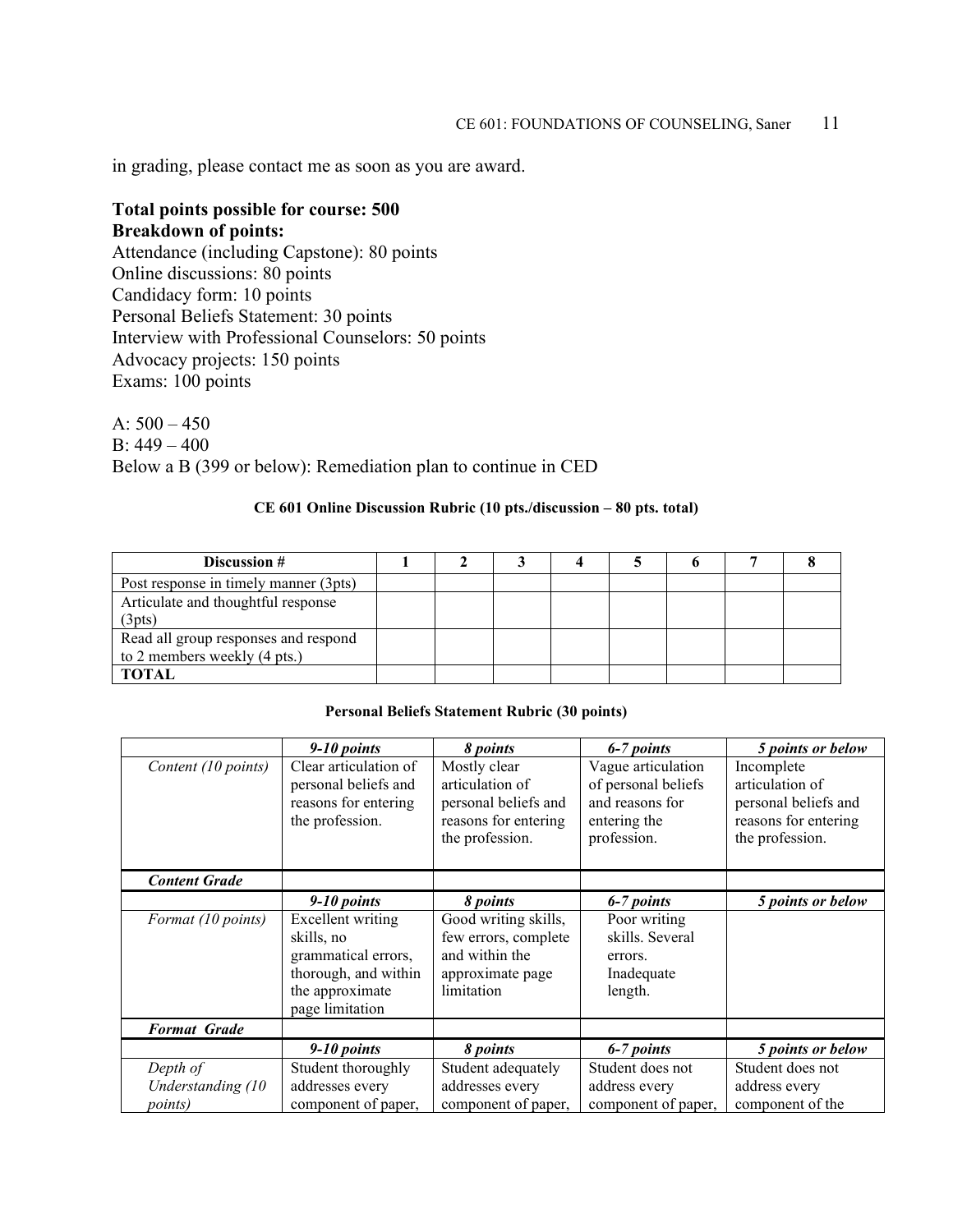|                                      | and provides<br>exceptional depth<br>and reflection in<br>writing. | and provides<br>sufficient depth and<br>reflection in writing. | or provides<br>insufficient depth<br>and reflection in<br>writing. | paper, and writing is<br>shallow and lacks<br>evidence of reflection. |
|--------------------------------------|--------------------------------------------------------------------|----------------------------------------------------------------|--------------------------------------------------------------------|-----------------------------------------------------------------------|
| <b>Understanding</b><br><b>Grade</b> |                                                                    |                                                                |                                                                    |                                                                       |
| Total Points:                        |                                                                    |                                                                |                                                                    | <b>REDO</b>                                                           |

### **Counselor interview rubric (50 points)**

|                                            | 20 points                                                                                                                                       | 15 points                                                                                                                                   | 10 points                                                                                                                                   | <b>Below 5 points</b>                                                                                                                                   |
|--------------------------------------------|-------------------------------------------------------------------------------------------------------------------------------------------------|---------------------------------------------------------------------------------------------------------------------------------------------|---------------------------------------------------------------------------------------------------------------------------------------------|---------------------------------------------------------------------------------------------------------------------------------------------------------|
| Content (20<br><i>points</i> )             | Clear articulation of<br>counselor interviews;<br>comparison and<br>contrast of<br>community and<br>school counselors                           | Mostly clear<br>articulation of<br>counselor<br>interviews; some<br>mention of<br>differences and<br>commonalities                          | Vague articulation<br>of interviews with<br>little distinction<br>between the roles.                                                        | Incomplete<br>articulation of<br>interviews.                                                                                                            |
| <b>Content Grade</b>                       | 10 points                                                                                                                                       |                                                                                                                                             | 0 points                                                                                                                                    |                                                                                                                                                         |
| Format (10<br><i>points</i> )              | Excellent writing<br>skills, no<br>grammatical errors,<br>thorough, and within<br>the approximate page<br>limitation                            | 5 points<br>Good writing skills,<br>few errors, complete<br>and within the<br>approximate page<br>limitation                                | Poor writing skills.<br>Several errors.<br>Inadequate length.                                                                               |                                                                                                                                                         |
| <b>Format Grade</b>                        |                                                                                                                                                 |                                                                                                                                             |                                                                                                                                             |                                                                                                                                                         |
| Depth of<br>Understanding<br>$(20$ points) | 20 points<br>Student thoroughly<br>addresses every<br>component of paper,<br>and provides<br>exceptional depth<br>and reflection in<br>writing. | 15 points<br>Student adequately<br>addresses every<br>component of paper,<br>and provides<br>sufficient depth and<br>reflection in writing. | 10 points<br>Student does not<br>address every<br>component of paper,<br>or provides<br>insufficient depth<br>and reflection in<br>writing. | <b>Below 5 points</b><br>Student does not<br>address every<br>component of the<br>paper, and writing is<br>shallow and lacks<br>evidence of reflection. |
| <b>Understanding</b><br><b>Grade</b>       |                                                                                                                                                 |                                                                                                                                             |                                                                                                                                             |                                                                                                                                                         |
| <b>Total Points:</b>                       |                                                                                                                                                 |                                                                                                                                             |                                                                                                                                             | <b>REDO</b>                                                                                                                                             |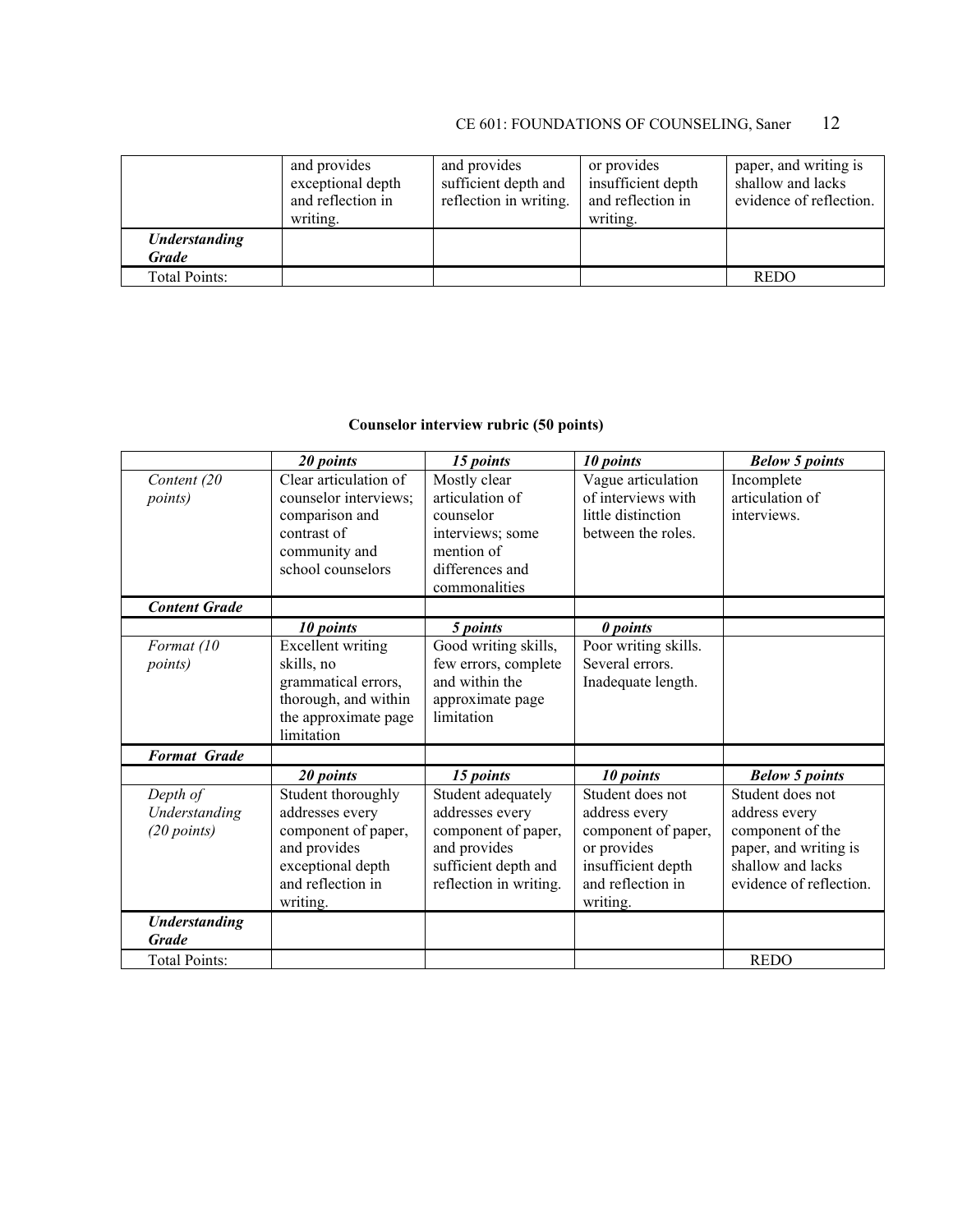#### **Advocacy Project Rubric (150 pts.)**

|                                                  | 10 points                                                                                                                               | 7 points                                                                                                     | 5 points                                                                                                       | 0 points                                                                                                                      |
|--------------------------------------------------|-----------------------------------------------------------------------------------------------------------------------------------------|--------------------------------------------------------------------------------------------------------------|----------------------------------------------------------------------------------------------------------------|-------------------------------------------------------------------------------------------------------------------------------|
| Advocacy project<br>identified (10 points)       | Clear description of<br>setting and plan.<br>Turned in by due<br>date.                                                                  | Description of<br>setting and plan<br>lacking some detail<br>or not on time.                                 | Vague description<br>of setting & plan.                                                                        | Not done                                                                                                                      |
| <b>Grade</b>                                     |                                                                                                                                         |                                                                                                              |                                                                                                                |                                                                                                                               |
|                                                  | 30 points                                                                                                                               | 20 points                                                                                                    | 10 points                                                                                                      | 0 points                                                                                                                      |
| Depth of<br>Understanding (30<br><i>points</i> ) | Completely met<br>guidelines of<br>project. Research is<br>thorough, member<br>roles are clear, goals<br>are achieved &<br>measureable. | Adequately met<br>every component of<br>project: research,<br>member roles &<br>goals are<br>understandable. | Does not meet<br>every component<br>of project, or<br>provides<br>insufficient depth of<br>research and goals. | Does not meet every<br>component of the<br>project, and lacks<br>evidence of adequate<br>research, goals and<br>member roles. |
| <b>Understanding</b>                             |                                                                                                                                         |                                                                                                              |                                                                                                                |                                                                                                                               |
|                                                  | 30 points                                                                                                                               | 20 points                                                                                                    | 10 points                                                                                                      | 0 points                                                                                                                      |
| b) Volunteer work (30)                           | Completed 10+ hours<br>of volunteer time.<br>Self sought<br>opportunity                                                                 | Completed 10 hours<br>of volunteer time<br>with support.                                                     | Completed less than<br>10 hours of<br>volunteer time.                                                          | Did not complete<br>volunteer time                                                                                            |
| Volunteer grade                                  |                                                                                                                                         |                                                                                                              |                                                                                                                |                                                                                                                               |
|                                                  | 20 points                                                                                                                               | 15 points                                                                                                    | 10 points                                                                                                      | 0 points                                                                                                                      |
| Presentation (20<br><i>points</i> )              | Presentation is well-<br>prepared, goals are<br>understandable and it<br>is clear that all<br>members<br>contributed.                   | Presentation is<br>sufficient, prepared,<br>and project goals are<br>clear.                                  | Presentation of<br>goals is unclear and<br>poorly prepared.                                                    | Clearly no<br>preparation or<br>teamwork.                                                                                     |
| <b>Presentation</b>                              |                                                                                                                                         |                                                                                                              |                                                                                                                |                                                                                                                               |
|                                                  | 40 points                                                                                                                               | 30 points                                                                                                    | 20 points                                                                                                      | 10 points                                                                                                                     |
| Poster (40 points)                               | All components of<br>project included,<br>poster is<br>professional, creative<br>and easy to follow.<br>APA formatted<br>resources.     | All components of<br>project included;<br>Poster is easy to<br>follow. Resources<br>listed.                  | Missing some<br>component of<br>project.                                                                       | Insufficient<br>representation of<br>project.                                                                                 |
| Poster grade                                     |                                                                                                                                         |                                                                                                              |                                                                                                                |                                                                                                                               |
|                                                  | 20 points                                                                                                                               | 15 points                                                                                                    | 10 points                                                                                                      | 0 points                                                                                                                      |
| Blogpost (20)                                    | Blog is completed<br>on-time, well-written<br>and creative.                                                                             | Blog is completed<br>and posted on-time.<br>Well-written                                                     | Blog is completed,<br>but either not well-<br>written or not on<br>time.                                       | Did not blog.                                                                                                                 |
|                                                  |                                                                                                                                         |                                                                                                              |                                                                                                                |                                                                                                                               |
| <b>Total Points:</b>                             |                                                                                                                                         |                                                                                                              |                                                                                                                | <b>REDO</b>                                                                                                                   |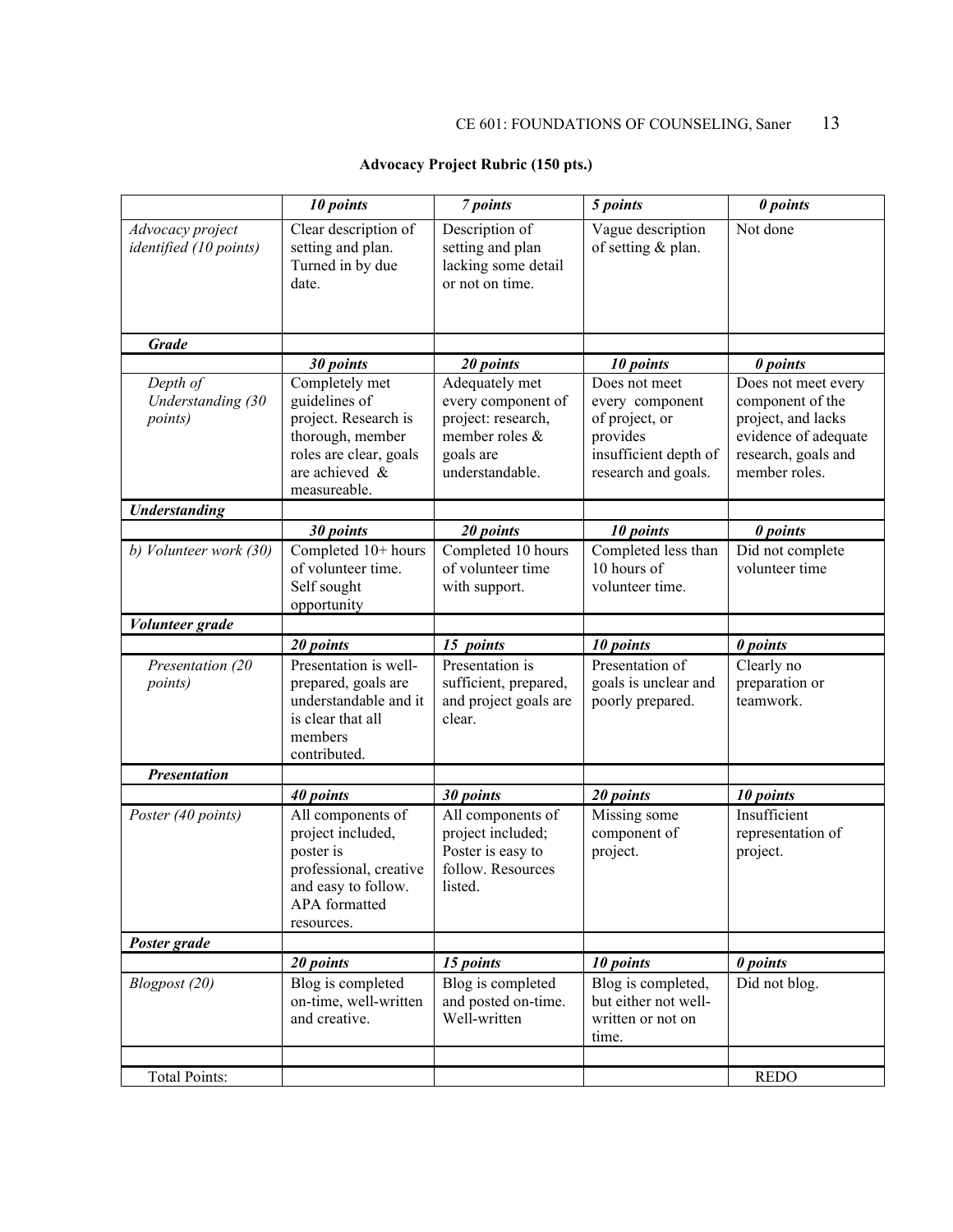### **VIII. UNIVERSITY EXPECTATIONS & COURSE POLICIES**

#### **A. University Expectations and Resources**

- **Diversity Statement:** This is meant to be a safe, welcoming, and inclusive classroom environment for students of all races, ethnicities, sexual orientations, gender identities/variances, ages, religions, economic classes, and ability statuses. As such, you will be encouraged and challenged to use language and basic counseling techniques that are respectful, inclusive, representative and culturally appropriate.
- **Academic Integrity:** Students are expected to practice professionalism and academic integrity in all assignments and class discussions. This includes but is not limited to treating other students and the professor respectfully, engaging in meaningful class discussions, thinking and writing critically and thoughtfully, creating original works, and citing all resources using APA format. Plagiarism will result in loss of credit for this course, and further consequences may result from the university system. The collegiate policy on plagiarism and cheating is outlined in the Student Handbook. It is your responsibility to be aware of this policy. You can also find it online at: [http://www.winona.edu/sld/academicintegrity.asp.](http://www.winona.edu/sld/academicintegrity.asp)
- **Electronic Device Notice:** As a matter of courtesy to your classmates and the instructor, please turn off your beepers, cell phones, and any other electronic devices that make any noise.
- **Laptop/PDA Policy:** Excluding students with a documented disability, the use of laptops and PDAs in class is prohibited without prior permission of the instructor.
- **Class Visitor Policy:** Due to the clinical nature of this course in this curriculum, visitors of any age are not allowed without prior permission of the instructor.
- **E-mail Policy:** You are assigned a university e-mail account that will be used by professors. Students should make every effort to get to know their account and check it regularly.
- **Accommodations:** Students with documented disabilities who may need accommodations, who have any medical emergency information the instructor should know of, or who need special arrangements in the event of an evacuation, should make an appointment with the instructor as soon as possible, no later than the 1st week of the term. According to Section 504 of the Rehabilitation Act of 1973, students with disabilities have the right to receive necessary reasonable accommodations and support services to allow equal access at Winona State University. If you have a disability that requires accommodations, you are eligible for support through access services, found at [http://www.winona.edu/accessservices/gettingstarted.asp.](http://www.winona.edu/accessservices/gettingstarted.asp)
- **Commitment to Inclusive Excellence:** WSU recognizes that our individual differences can deepen our understanding of one another and the world around us, rather than divide us. In this class, people of all ethnicities, genders and gender identities, religions, ages, sexual orientations, disabilities, socioeconomic backgrounds, regions, and nationalities are strongly encouraged to share their rich array of perspectives and experiences. If you feel your differences may in some way isolate you from WSU's community or if you have a need of any specific accommodations, please speak with the instructor early in the semester about your concerns and what we can do together to help you become an active and engaged member of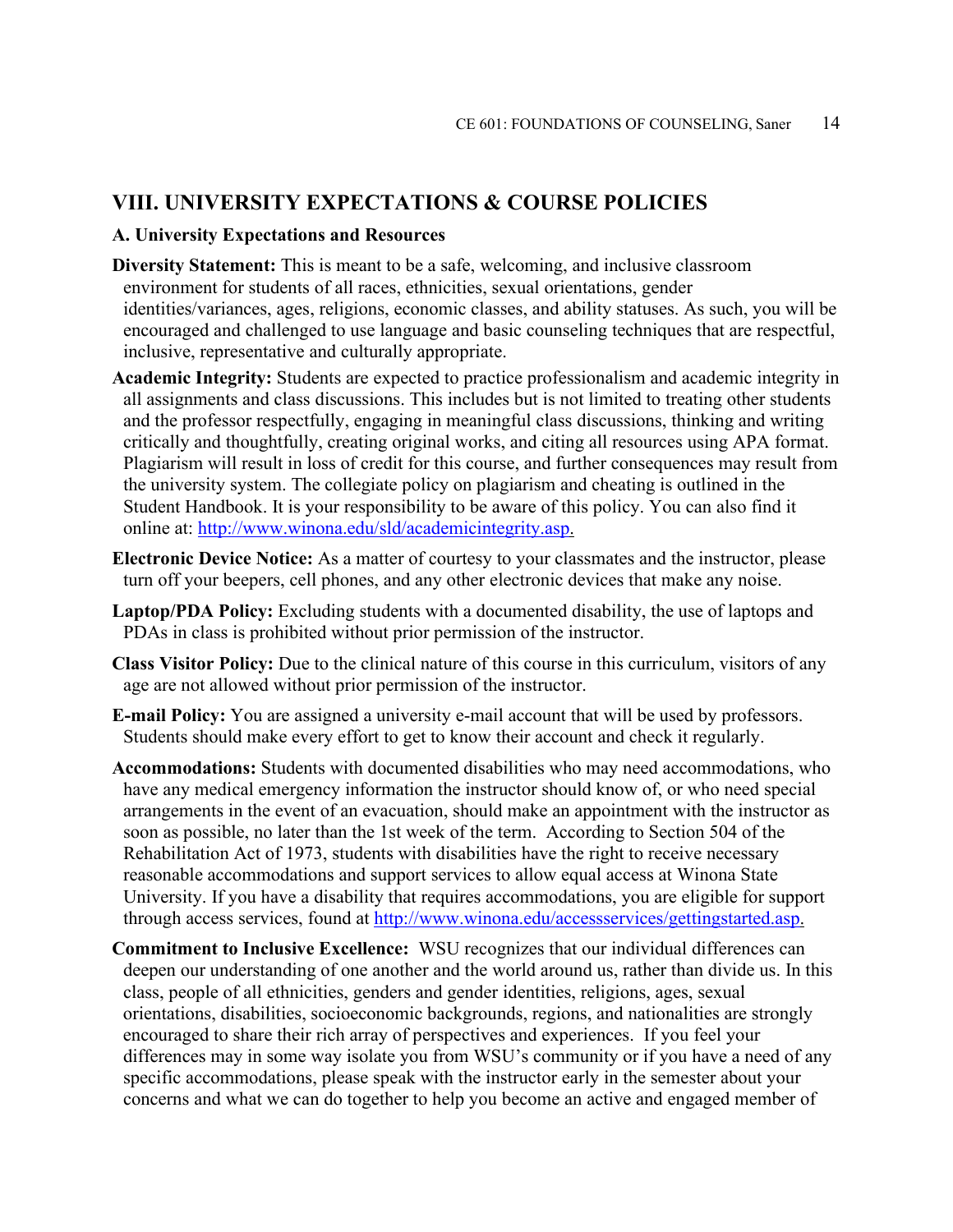our class and community. Campus resources for students: [http://www.winona.edu/diversity/estatement.asp.](http://www.winona.edu/diversity/estatement.asp)

#### **B. Graduate Student Resources**

**General Information:** Academic calendar, forms and other procedures for graduate students can be found at<http://www.winona.edu/gradstudies/currentstudents.asp>

WSU-Rochester Student & Campus Services, UCR Room SS128, 285-7100, [\(www.winona.edu/rochester/\)](http://www.winona.edu/rochester/): RCTC Counseling Center, UCR Room SS133; 285-7260 [\(www.rctc.edu/counseling\\_career\\_center/\)](http://www.rctc.edu/counseling_career_center/) UCR Learning Center, UCR Room AT306; 285-7182

**Counseling Services:** Graduate school can be very stressful. Counselors are available in Winona and through partnership with RCTC on the UCR campus to help you with a wide range of difficulties.

WSU counselors in Winona are located in the Integrated Wellness Complex 222 and they can be reached at 457-5330. The RCTC Counseling Center is located in SS 133 and can be reached at 285-7260.

**Other Support Services:** WSU-Rochester Student & Campus Services Office and the WSU Inclusion and Diversity Office are dedicated to helping students of all races, ethnicities, economic backgrounds, nationalities, and sexual orientations. They offer tutoring and a wide range of other resources.

The WSU-R Student & Campus Services Office is located in Room SS128 on the UCR campus and can be reached at 285-7100. The WSU Inclusion & Diversity Office is located in Kryzsko Commons Room 122, and they can be reached at 457-5595. Information about the *KEAP Center*, dedicated to supporting diversity on campus, can be found here: [http://www.winona.edu/diversity/22.asp.](http://www.winona.edu/diversity/22.asp)

*UCR Learning Center – Rochester***:** For help with writing and the development of papers on the WSU-Rochester campus, contact personnel in AT306 or call 285-7182.

*Writing Center - Winona:* The Writing Center offers free, individualized instruction in all forms and disciplines during any stage of writing, reading, or research. Call 507.457.5505 for an appointment. Walk-ins also welcome.

**Student Grievances:** Students are encouraged to speak directly with instructors when concerns arise. When issues cannot be resolved between the student and the instructor, students have the right to due process. Such complaint procedures are available online at: <http://www.winona.edu/sld/studentgrievance.asp>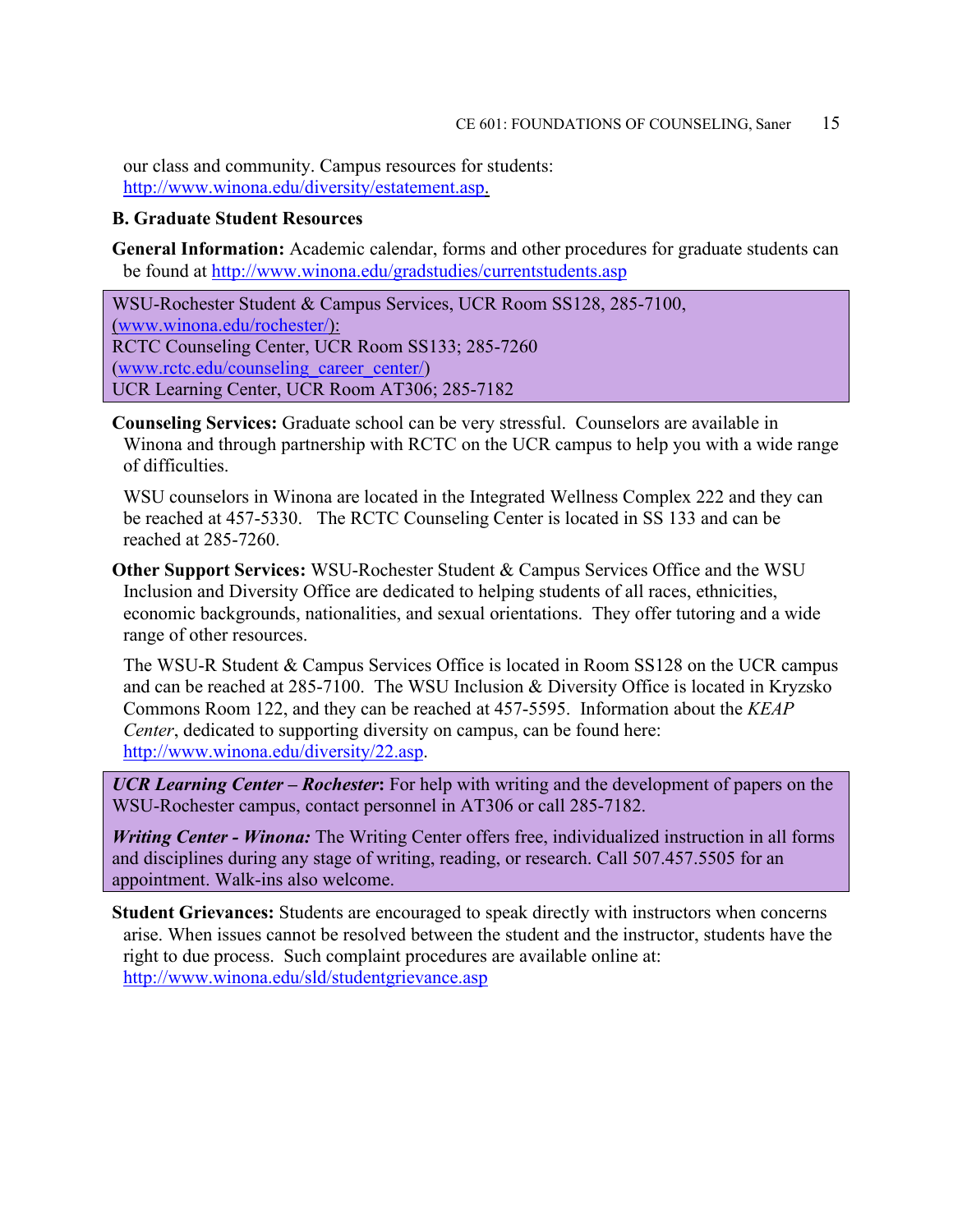# **IX. COURSE SCHEDULE**

| <b>DATE</b> | <b>Topic</b>                                                                              | <b>CACREP</b><br><b>Standards</b><br>Core/CMHC/School | <b>Content</b>                               | <b>Activities &amp; Assignments</b>                                                                                                                                                                                 |
|-------------|-------------------------------------------------------------------------------------------|-------------------------------------------------------|----------------------------------------------|---------------------------------------------------------------------------------------------------------------------------------------------------------------------------------------------------------------------|
| 8/21/17     | Introduction<br>Personal counselor identity<br>History of counseling                      | 1a, 1h, 2b, 5b/A1,<br>E4/A1                           | Neukrug<br>1 & 2                             | Review handbook and candidacy form<br>Icebreaker activity<br>Complete handbook form                                                                                                                                 |
| 8/28        | Identify and discuss Professional<br>standards                                            | 1b, 1fCMH: A2,<br>A4<br>SC: A4                        | Neukrug<br>chpt. 3                           | Online discussion<br>Read Neukrug Chapters 1-2, Meier & Davis 5<br>Read professional ethics (ACA/ASCA)                                                                                                              |
| 9/5         | Advocacy/social justice in the<br>counseling profession<br>Counselor roles and challenges | A4                                                    | Meier &<br>Davis 5<br>Neukrug<br>3           | Online discussion<br>Read: https://ct.counseling.org/2017/06/eight-step-<br>process-implementing-social-justice-advocacy-<br><i>interventions</i><br>Read Meier & Davis Chapter 5<br>Personal beliefs statement due |
| 9/11/17     | Introduction to theories of<br>counseling: concepts, skills &<br>strategies               | CMH: A5<br>SC:Cl                                      | Neukrug<br>4 & 5                             | Read Neukrug Chapters 5 & 4<br>Read Meier & Davis 1 & 6<br>Advocacy ideas discussion groups<br>Assess your theoretical $\&$ conceptual framework –<br>Neukrug appendix C                                            |
| 9/18        | Article discussion                                                                        | CMH: C1                                               | Meier &<br>Davis 1-<br>3                     | Online discussion<br>Read: https://ct.counseling.org/2015/03/what-would-<br>yalom-do-ten-nuggets-of-wisdom-for-counselors-old-<br>$and$ -new/<br>Read Meier & Davis 2-3<br><b>Advocacy project plan submitted</b>   |
| 9/25/17     | School counseling vs. CMH<br>counseling                                                   | CMH: A3,C2<br>SC: A3                                  | Neukrug<br>16 & 17                           | Read: Neukrug Chapters 16, 17<br>Guest speaker on working in various counseling<br>settings<br>Role play<br>Assigned definitions                                                                                    |
| $10/2$      | Identify challenges in<br>multiculturalism is the profession                              | CMH: A1 & 2<br>$SC:$ A1 & 2                           | Neukrug<br>14<br>Meier &<br>Davis 4          | Online discussion<br>Read Meier & Davis chapter 3 & 4<br>Read: Neukrug 14                                                                                                                                           |
| 10/9        | Multicultural counseling theories $\&$<br>skills                                          | CMH: A1 & 2<br>$SC:$ A1 & 2                           | Neukrug<br>14<br>Meier &<br>Davis 4          | Read: Neukrug Chapter 15 & Appendix A<br>Review for Midterm<br>Professional Counselor interviews paper due & class<br>presentations                                                                                 |
|             |                                                                                           |                                                       |                                              |                                                                                                                                                                                                                     |
| 10/16       | Midterm<br>Online Discussion - Working with<br>families in various settings               | All                                                   | Neukrug<br>$Chpts. 1-$<br>5, 14,<br>16 & 17; | Online Discussion $-$<br>Read Neukrug 6                                                                                                                                                                             |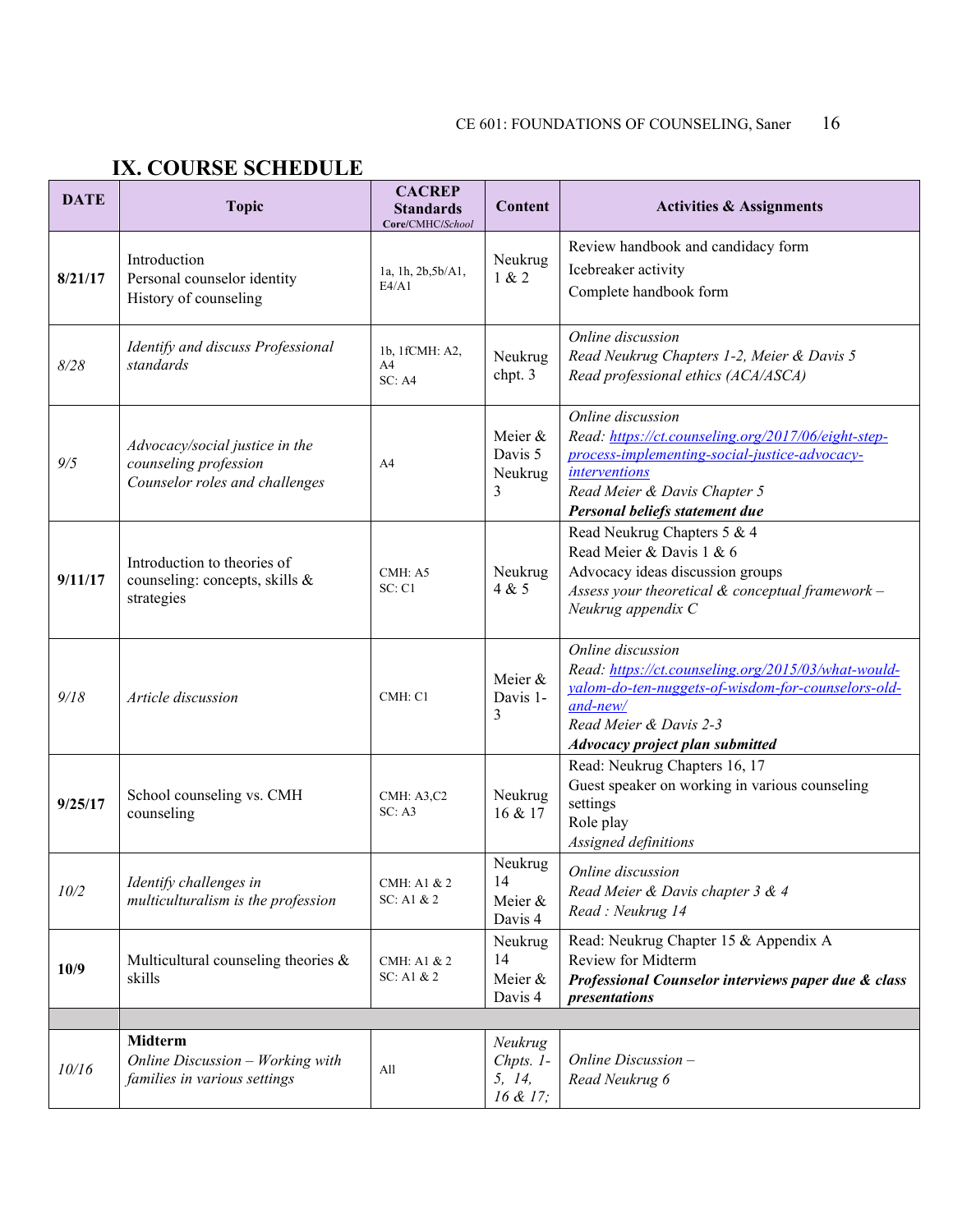| 10/23 | Working with couples, families,<br>groups<br>Importance of consultation &<br>supervision | CMH: C8, CI, A5<br>SC: A3 | Neukrug<br>$6 - 8$ | Read Neukrug 7 & 8                                                                                                           |
|-------|------------------------------------------------------------------------------------------|---------------------------|--------------------|------------------------------------------------------------------------------------------------------------------------------|
| 10/30 | Counselors' roles in crises                                                              | CMH: C6<br>SC: C6         | Meier &<br>Davis 4 | Online discussion<br>Candidacy forms due<br>Read: https://ct.counseling.org/2017/07/lending-<br>helping-hand-disasters-wake/ |
| 11/6  | Human development: theories of<br>normal & abnormal development,                         | 3A                        | Neukrug<br>9 & 10  | Read Neukrug 9 & 10                                                                                                          |
| 11/13 | Career development: what does that<br>mean for clients?                                  |                           | Neukrug<br>11      | Read Neukrug 11 & 12<br>Online discussion<br>Interest inventory                                                              |
| 11/20 | How does assessment, evaluation $&$<br>research fit into the counseling<br>profession?   |                           | Neukrug<br>12 & 13 | Read Neukrug 13<br>Present advocacy projects in class<br>Provide feedback to peers                                           |
| 11/27 | Reflection & review of semester                                                          |                           |                    | Online discussion<br>Advocacy project due<br>Read Neukrug 18                                                                 |
| 12/4  | FINAL: Neukrug chapters 6-8, 10-<br>12, 18                                               |                           |                    | <b>Final exam online</b>                                                                                                     |
| 12/6  | <b>CAPSTONE PRESENTATIONS</b>                                                            |                           |                    | 5-8 PM, Location TBD<br><b>Blogpost</b> due                                                                                  |
|       |                                                                                          |                           |                    |                                                                                                                              |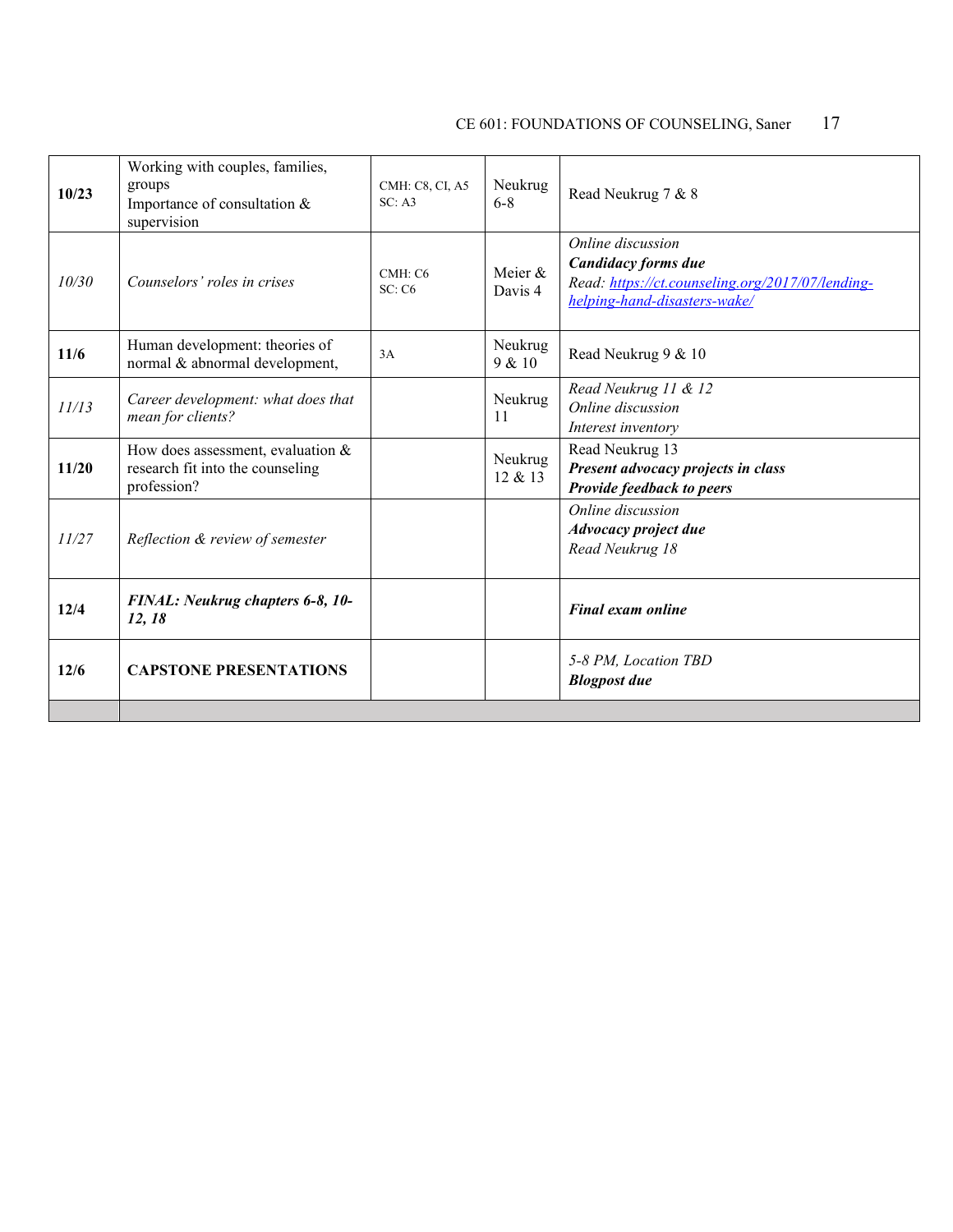#### Informed Consent for Interview

I am a graduate student in the Counselor Education Department at Winona State University. As an assignment for the course CE 601, Foundations of Counseling, in which I am enrolled, I am required to interview a professional counselor about his/her work. As such, I am requesting your permission to conduct an interview with you.

This interview will include questions about your position, the responsibilities you have, the clients you work with and the kinds of interventions you provide in your work setting. I will use this information to help me better understand the nature of the work in your agency, the roles of a professional counselor, how theory and skills are applied in a clinical/school setting and how you interact with the populations you serve.

In addition, this interview will be summarized into a written report. It will then be submitted to my instructor to fulfill the requirement of this assignment. The information you provide will not be used in any ways not stated in this contract.

Before beginning the interview, I will need you to sign this contract stating that you agree to this interview and understand how the information you provided will be used.

I agree to be interviewed.

| Printed Name & Credentials: |  |  |  |
|-----------------------------|--|--|--|
|                             |  |  |  |
|                             |  |  |  |
| Job Title:                  |  |  |  |
| Contact information:        |  |  |  |
|                             |  |  |  |
|                             |  |  |  |
| Date of Interview:          |  |  |  |
|                             |  |  |  |
|                             |  |  |  |